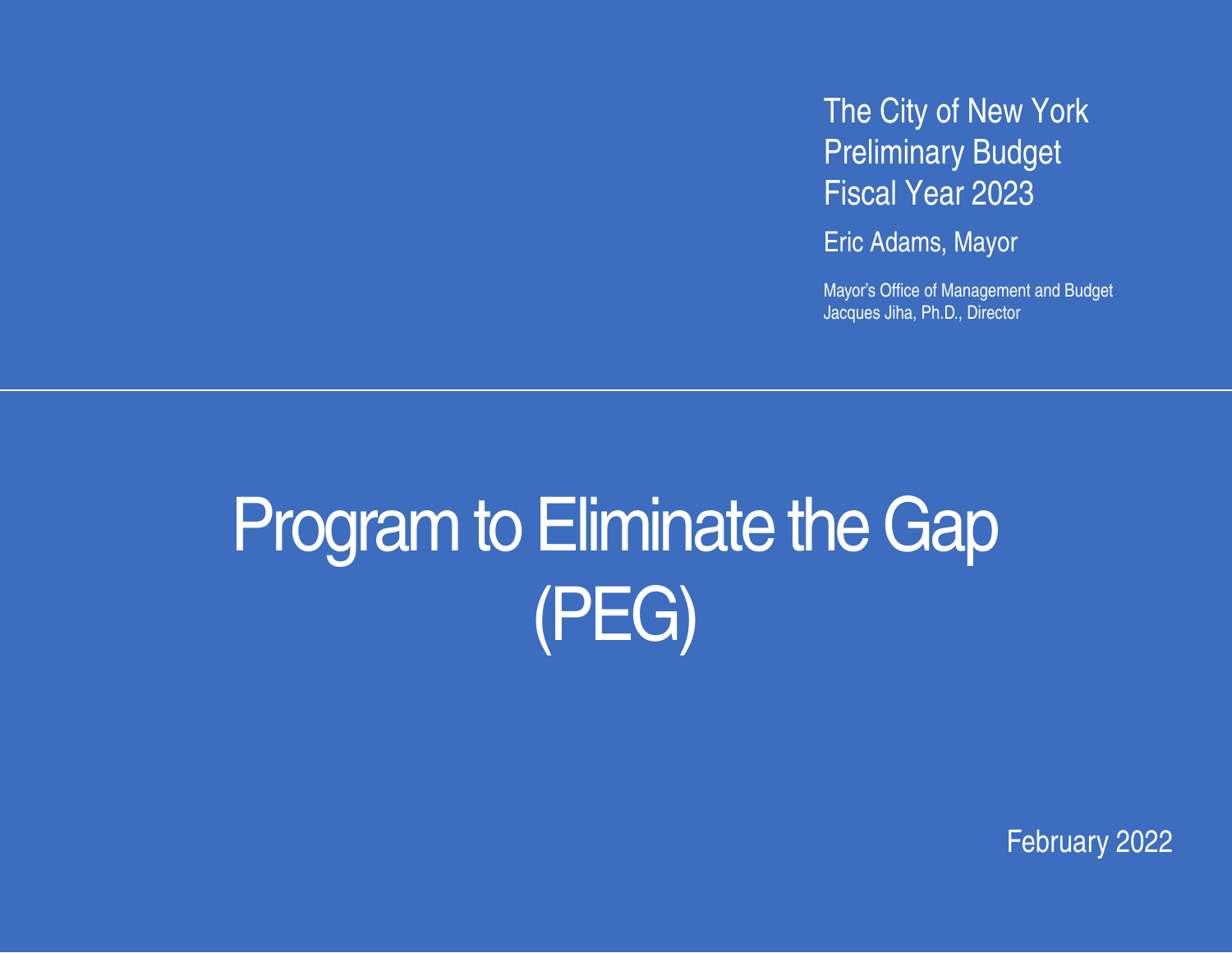# **Table of Contents**

| <b>Program to Eliminate the Gap Overview</b>               | 3  |
|------------------------------------------------------------|----|
| <b>Section I: Summary Tables</b>                           | 4  |
| Table 1: Summary by Agency: February 2022 Financial Plan   | 5  |
| Table 2: Summary by Category: February 2022 Financial Plan | 6  |
| Section II: Initiatives by Agency                          | 7  |
| 002 - Mayoralty                                            | 8  |
| 003 - Board of Elections                                   | 8  |
| 004 - Campaign Finance Board                               | 8  |
| 008 - Office of the Actuary                                | 9  |
| 015 - Office of the Comptroller                            | 9  |
| 017 - Department of Emergency Management                   | 9  |
| 021 - Administrative Tax Appeals                           | 10 |
| 025 - Law Department                                       | 10 |
| 030 - Department of City Planning                          | 10 |
| 032 - Department of Investigation                          | 10 |
| 035 - New York Research Library                            | 11 |
| 037 - New York Public Library                              | 11 |
| 038 - Brooklyn Public Library                              | 11 |
| 039 - Queens Borough Public Library                        | 12 |
| 040 - Department of Education                              | 12 |
| 042 - City University                                      | 13 |
| 054 - Civilian Complaint Review Board                      | 13 |
| 056 - Police Department                                    | 13 |
| 057 - Fire Department                                      | 14 |
| 063 - Department of Veterans' Services                     | 14 |
| 068 - Administration for Children's Services               | 14 |
| 069 - Department of Social Services                        | 15 |
| 071 - Department of Homeless Services                      | 16 |
| 073 - Board of Correction                                  | 16 |
| 098 - Miscellaneous                                        | 16 |
| 099 - Debt Service                                         | 17 |
| 103 - City Clerk                                           | 17 |
| 125 - Department for the Aging                             | 18 |

| Section II (continued): Initiatives by Agency           |    |
|---------------------------------------------------------|----|
| 126 - Department of Cultural Affairs                    | 18 |
| 127 - Financial Information Services Agency             | 18 |
| 131 - Office of Payroll Administration                  | 19 |
| 133 - Equal Employment Practices Commission             | 19 |
| 134 - Civil Service Commission                          | 19 |
| 136 - Landmarks Preservation Commission                 | 20 |
| 156 - NYC Taxi and Limousine Commission                 | 20 |
| 226 - Commission on Human Rights                        | 20 |
| 260 - Department of Youth and Community Development     | 20 |
| 312 - Conflicts of Interest Board                       | 21 |
| 313 - Office of Collective Bargaining                   | 21 |
| 781 - Department of Probation                           | 21 |
| 801 - Department of Small Business Services             | 22 |
| 806 - Housing Preservation and Development              | 22 |
| 810 - Department of Buildings                           | 23 |
| 820 - Office of Administrative Trials and Hearings      | 23 |
| 826 - Department of Environmental Protection            | 24 |
| 827 - Department of Sanitation                          | 24 |
| 829 - Business Integrity Commission                     | 25 |
| 836 - Department of Finance                             | 25 |
| 841 - Department of Transportation                      | 25 |
| 846 - Department of Parks and Recreation                | 26 |
| 850 - Department of Design and Construction             | 26 |
| 856 - Department of Citywide Administrative Services    | 26 |
| 858 - Department of Information Technology and Telecom. | 27 |
| 860 - Department of Records and Information Services    | 27 |
| 866 - Department of Consumer and Worker Protection      | 27 |
| 941 - Public Administrator - Manhattan                  | 28 |
| 942 - Public Administrator - Bronx                      | 28 |
| 943 - Public Administrator - Brooklyn                   | 28 |
| 944 - Public Administrator - Queens                     | 28 |
| 998 - OTPS Inflation                                    | 29 |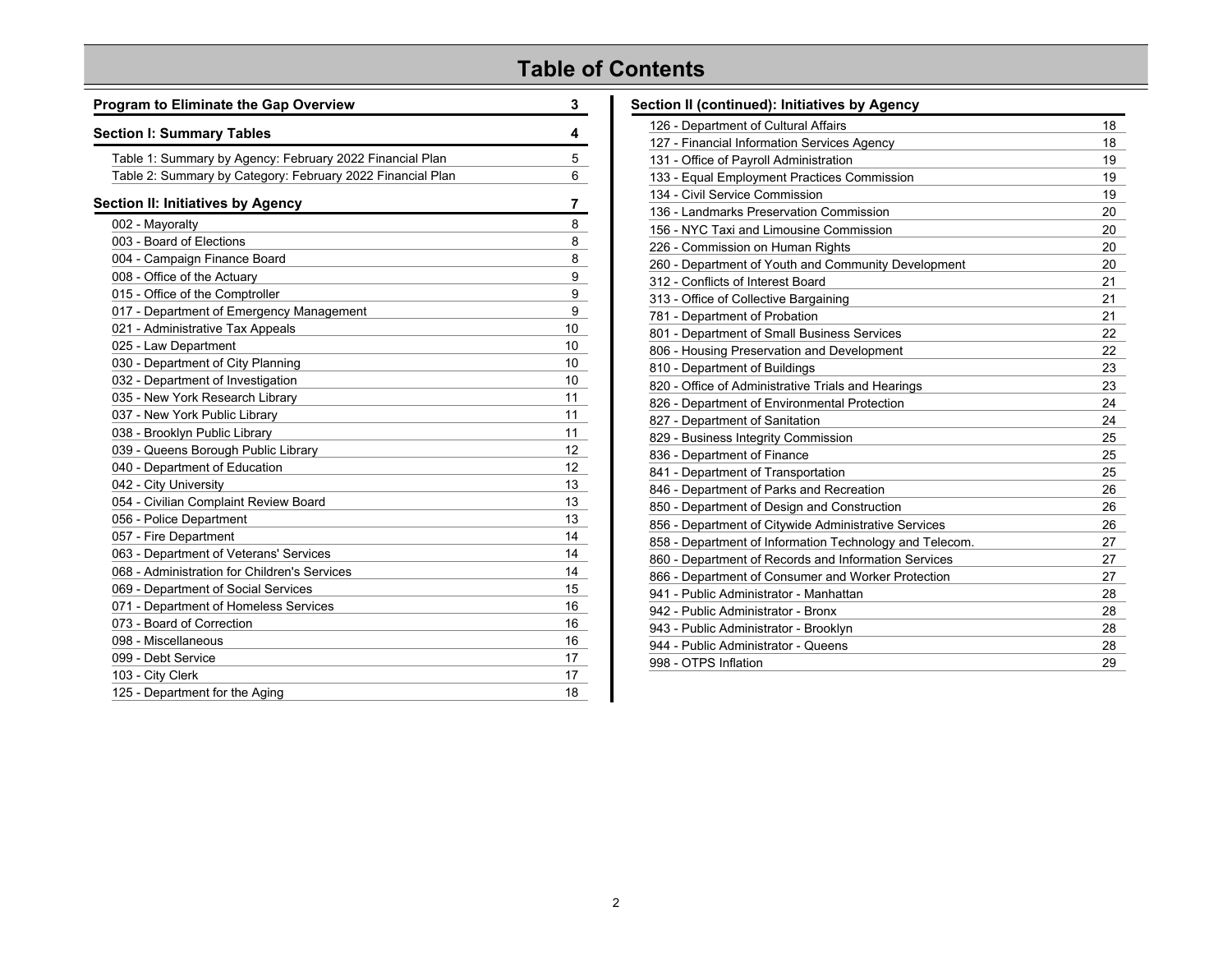#### **Program to Eliminate the Gap Overview**

The Program to Eliminate the Gap (PEG) is the result of City agencies reexamining internal processes and policies, using resources efficiently, and re-estimating expenses. This publication is a compilation of PEG initiatives implemented by City agencies.

#### **PEG Classifications**

PEG initiatives reduce the burden on City funded dollars, directly contributing to closing the "gap" between expenses and revenues and are classified by funding type.

There are four broad categories of PEG initiatives:

- **Efficiency**  Active changes to agency practices that improve the City's finances without reducing service levels. This can be achieved by lowering spending, optimizing grant claiming, or increasing revenue collection. This includes hiring freeze savings and vacancy reductions.
- **Expense Re-estimate**  Lower than expected spending due to a delay or lower than expected costs.
- **Revenue Re-estimate**  Revenue that did not require active agency efforts, either through grant claiming that results in a funding shift or an increase in City funds revenue.
- **Debt Service**  Lower than expected cost of debt service expenditures.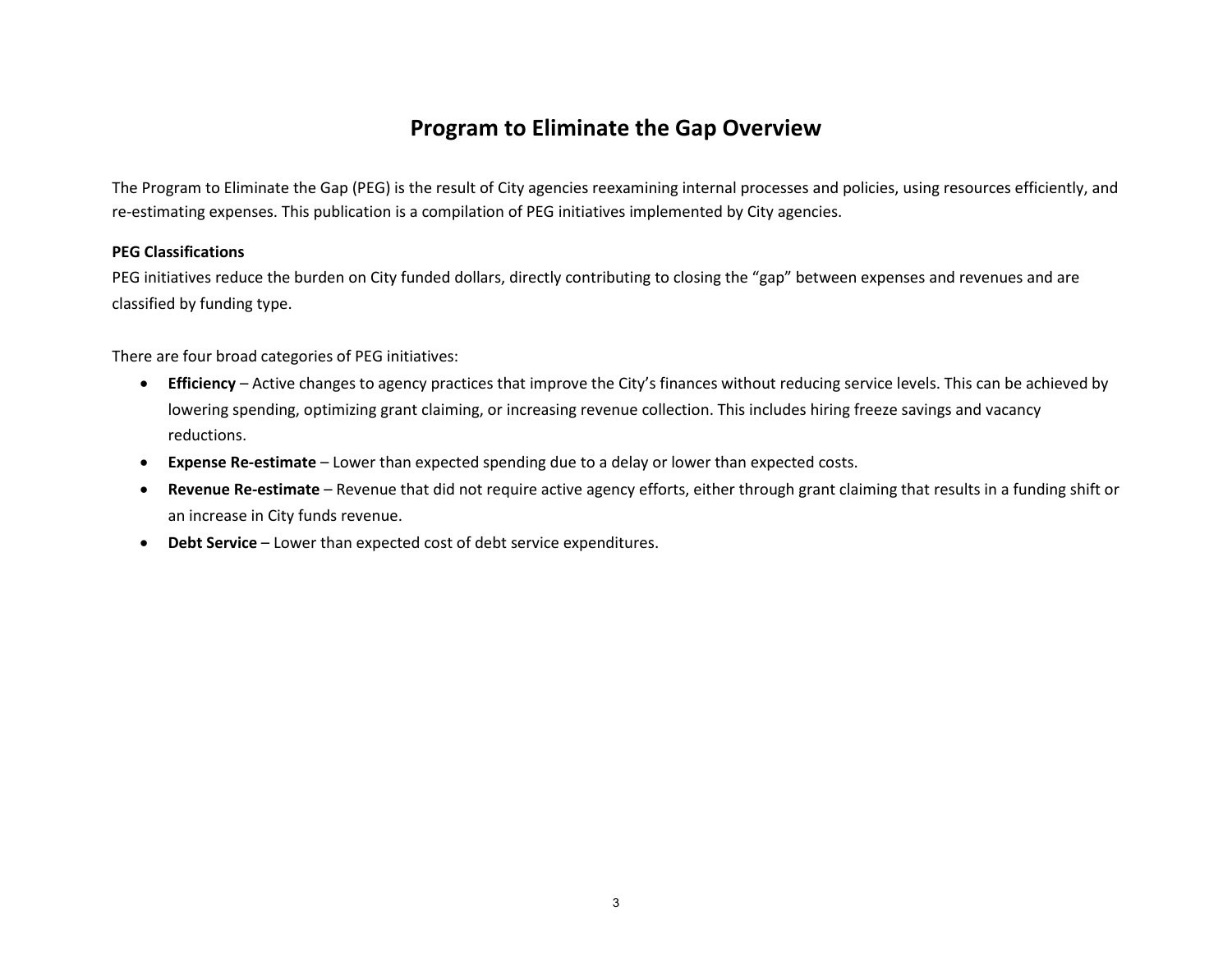# Summary Tables

I.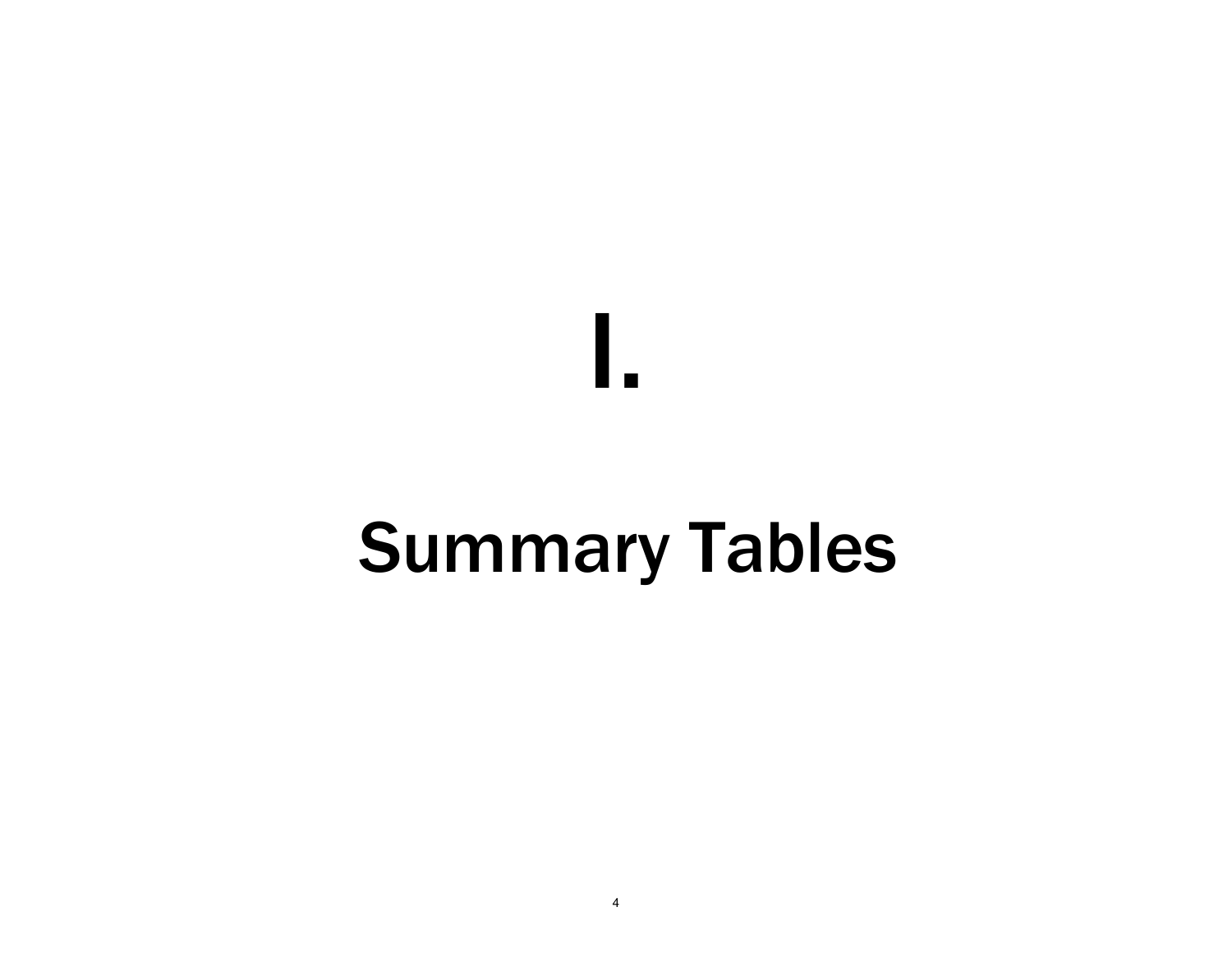# **Table 1 Summary by Agency: February 2022 Financial Plan**

|                                         |    |            | $$$ in 000's |               |                |               |                 |                 |
|-----------------------------------------|----|------------|--------------|---------------|----------------|---------------|-----------------|-----------------|
|                                         |    | FY 2022    |              | FY 2023       |                | FY 2024       | FY 2025         | FY 2026         |
| <b>Uniformed Forces</b>                 |    |            |              |               |                |               |                 |                 |
| Police                                  | \$ | (113, 146) | \$           | (38, 545)     | $\mathfrak{F}$ | (13, 446)     | \$<br>(13, 446) | \$<br>(13, 446) |
| Fire                                    |    | (42, 734)  |              | (32, 572)     |                | (28, 018)     | (28, 018)       | (28, 018)       |
| Correction                              |    |            |              |               |                |               |                 |                 |
| Sanitation                              |    | (38, 017)  |              | (47, 781)     |                | (46, 307)     | (46, 476)       | (51, 729)       |
| <b>Health and Welfare</b>               |    |            |              |               |                |               |                 |                 |
| Admin. for Children's Services          |    | (28, 678)  |              | (26, 372)     |                | (26, 372)     | (26, 372)       | (27, 461)       |
| <b>Social Services</b>                  |    | (41, 769)  |              | (8,526)       |                | (8,526)       | (8,526)         | (8,526)         |
| <b>Homeless Services</b>                |    | (45, 753)  |              | (62, 735)     |                | (62, 735)     | (62, 735)       | (62, 735)       |
| Aging                                   |    | (10, 197)  |              | (5, 475)      |                | (5, 475)      | (5, 475)        | (5, 475)        |
| Youth and Community Dev.                |    | (21, 866)  |              | (16, 864)     |                | (16, 864)     | (16, 864)       | (16, 864)       |
| Health and Mental Hygiene               |    |            |              |               |                |               |                 |                 |
| Health + Hospitals                      |    |            |              |               |                |               |                 |                 |
| <b>Other Agencies</b>                   |    |            |              |               |                |               |                 |                 |
| Housing Preservation and Dev.           |    | (35,083)   |              | (4,705)       |                | (3, 191)      | (3, 118)        | (3, 118)        |
| Finance                                 |    | (10, 189)  |              | (10, 318)     |                | (10, 318)     | (10, 318)       | (10, 318)       |
| Transportation                          |    | (40, 524)  |              | (26, 677)     |                | (25, 291)     | (25, 262)       | (25, 100)       |
| <b>Parks and Recreation</b>             |    | (8,080)    |              | (13, 150)     |                | (13, 150)     | (13, 150)       | (13, 150)       |
| <b>Citywide Administrative Services</b> |    | (11, 597)  |              | (11, 771)     |                | (11, 771)     | (11, 771)       | (11, 771)       |
| All Other Agencies                      |    | (108, 544) |              | (65, 822)     |                | (65, 023)     | (64, 883)       | (64, 883)       |
| <b>Education</b>                        |    |            |              |               |                |               |                 |                 |
| Education                               |    | (255, 805) |              | (557, 496)    |                | (558, 168)    | (558, 840)      | (559, 456)      |
| <b>City University</b>                  |    | (8,500)    |              | (14, 642)     |                | (14, 642)     | (14, 642)       | (14, 642)       |
| <b>Other</b>                            |    |            |              |               |                |               |                 |                 |
| Miscellaneous                           |    | (18, 517)  |              | (75, 385)     |                | (78, 807)     | (82, 630)       | (86, 505)       |
| Debt Savings                            |    | (27, 035)  |              | (52,045)      |                | (68, 977)     | (77, 387)       | (70, 470)       |
| <b>Procurement Savings</b>              |    |            |              | (55, 519)     |                | (55, 519)     | (55, 519)       | (55, 519)       |
| <b>PEG Total</b>                        | S. | (866, 034) |              | \$(1,126,400) |                | \$(1,112,600) | \$(1,125,432)   | \$(1,129,186)   |
|                                         |    | \$         | (1,992,434)  |               |                |               |                 |                 |
|                                         |    |            |              |               |                |               |                 |                 |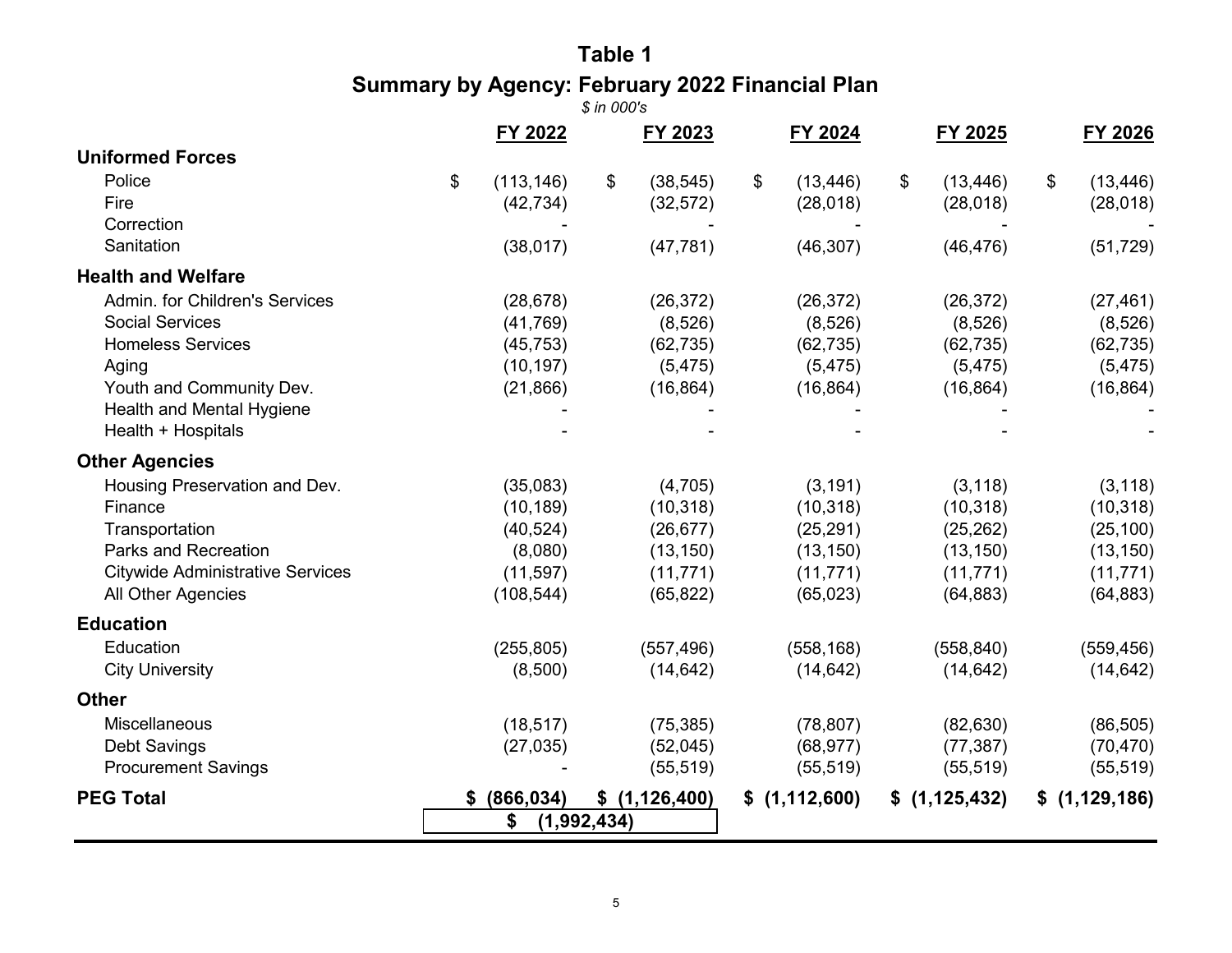# **Table 2 Summary by Category: February 2022 Financial Plan**

| <b>Category</b>            | FY 2022         | FY 2023            | FY 2024         | FY 2025         | FY 2026       | FY 2022 +<br>FY 2023 |
|----------------------------|-----------------|--------------------|-----------------|-----------------|---------------|----------------------|
| Efficiency                 | $(186, 236)$ \$ | $(363, 488)$ \$    | $(388, 922)$ \$ | $(397, 535)$ \$ | (415, 471)    | (549, 724)<br>\$     |
| <b>Expense Re-estimate</b> | (537, 849)      | (671, 734)         | (621, 956)      | (621, 929)      | (621, 767)    | (1, 209, 583)        |
| Revenue Re-estimate        | (114, 914)      | (39, 133)          | (32, 745)       | (28, 581)       | (21, 478)     | (154, 047)           |
| <b>Debt Service</b>        | (27, 035)       | (52,045)           | (68, 977)       | (77, 387)       | (70, 470)     | (79,080)             |
| <b>PEG Total</b>           | $(866, 034)$ \$ | $(1, 126, 400)$ \$ | (1, 112, 600)   | (1, 125, 432)   | (1, 129, 186) | (1,992,434)          |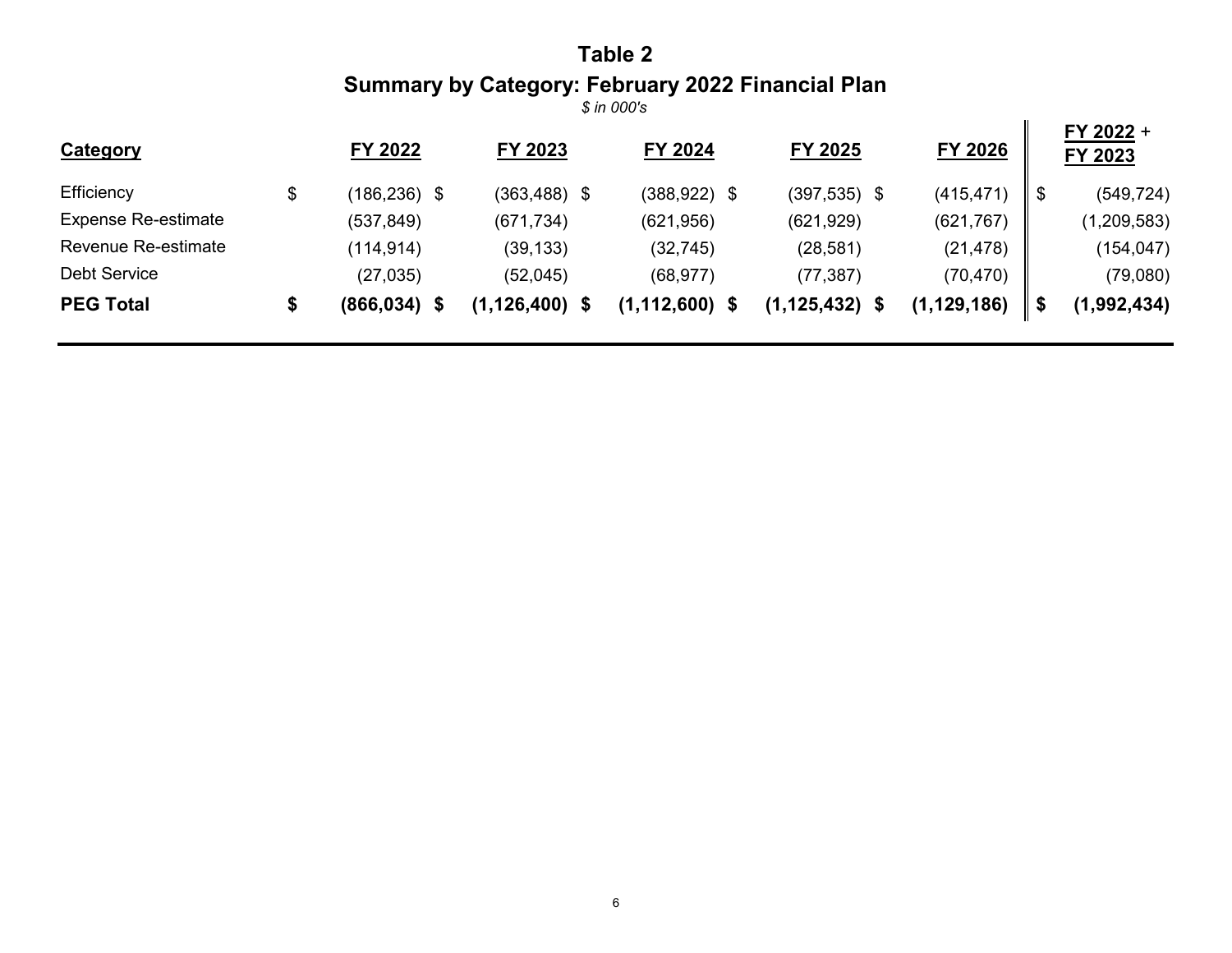# II.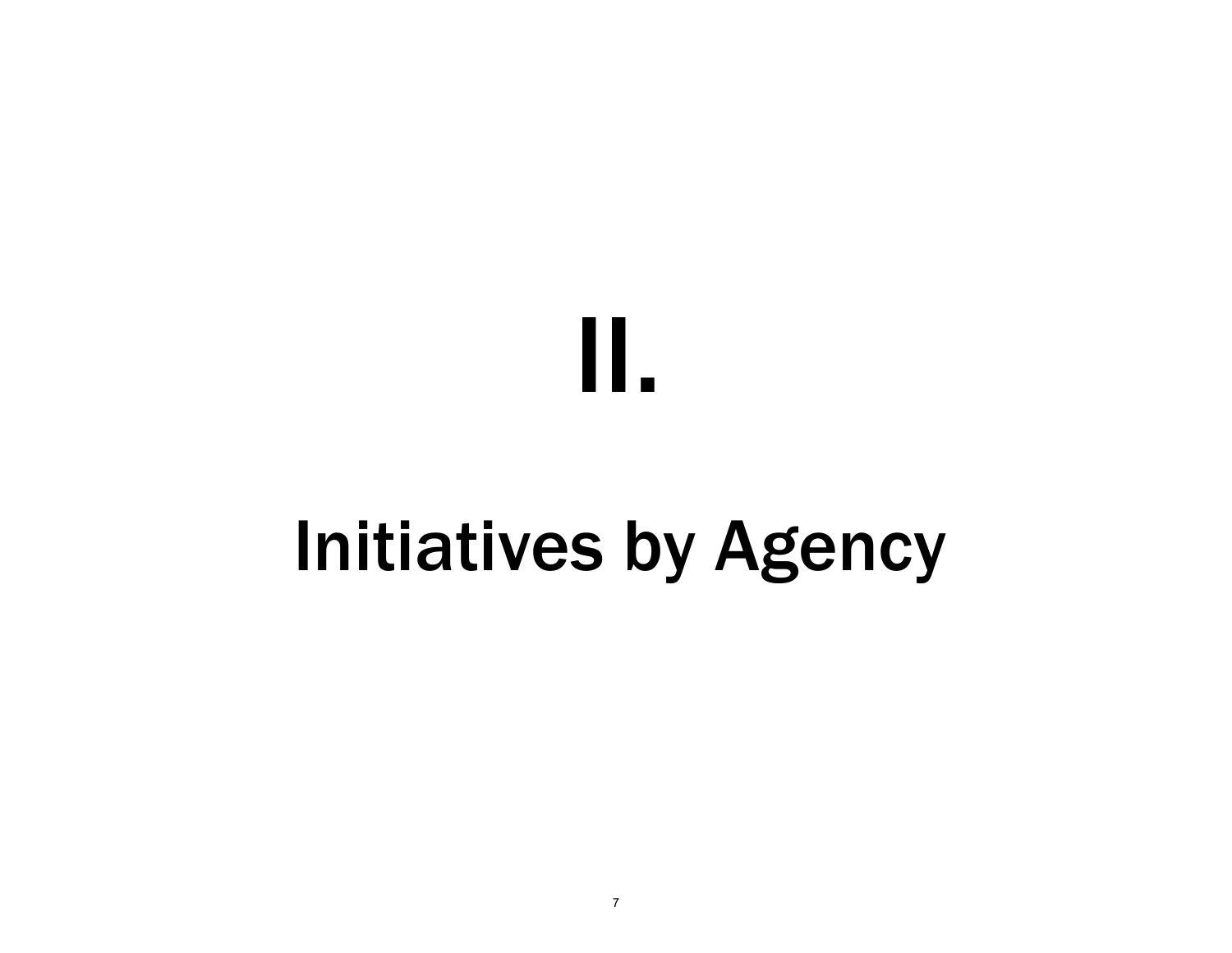*\$ in 000's*

| 002 - Mayoralty                                                                                                          | <b>City Personnel</b><br>as of 6/30/23 | <b>FY22</b> | <b>FY23</b> | <b>FY24</b> | <b>FY25</b> | <b>FY26</b> |
|--------------------------------------------------------------------------------------------------------------------------|----------------------------------------|-------------|-------------|-------------|-------------|-------------|
| <b>February 2022 Plan PEG Initiatives</b>                                                                                |                                        |             |             |             |             |             |
| <b>MO - Vacancy Reduction</b>                                                                                            | (20)                                   | (1, 552)    | (1,777)     | (1,777)     | (1,777)     | (1,777)     |
| Mayor's Office - Vacancy Reduction.                                                                                      |                                        |             |             |             |             |             |
| <b>MOCS - Vacancy Reduction</b>                                                                                          | (25)                                   | (959)       | (932)       | (932)       | (932)       | (932)       |
| Mayor's Office of Contract Services - Vacancy Reduction.                                                                 |                                        |             |             |             |             |             |
| <b>OLR - OTPS Savings</b>                                                                                                |                                        | (79)        | (232)       | (232)       | (232)       | (232)       |
| The Office of Labor Relations underspending of other than personal services funding                                      |                                        |             |             |             |             |             |
| associated with the WorkWell program.                                                                                    |                                        |             |             |             |             |             |
| <b>OLR - PS Savings</b>                                                                                                  |                                        | (154)       |             |             |             |             |
| The Office of Labor Relations - PS savings.                                                                              |                                        |             |             |             |             |             |
| <b>OLR - Vacancy Reduction</b>                                                                                           | (7)                                    | (268)       | (268)       | (268)       | (268)       | (268)       |
| The Office of Labor Relations - Vacancy Reduction.                                                                       |                                        |             |             |             |             |             |
| <b>OMB - Vacancy Reduction and PS Savings</b><br>The Office of Management and Budget - Vacancy Reduction and PS Savings. | (8)                                    | (1,035)     | (1,019)     | (1,019)     | (1,019)     | (1,019)     |
|                                                                                                                          |                                        |             |             |             |             |             |
| <b>Total</b>                                                                                                             | (60)                                   | (4,047)     | (4,228)     | (4, 228)    | (4,228)     | (4,228)     |

| 003 - Board of Elections                  | <b>City Personnel</b><br>as of 6/30/23 | <b>FY22</b> | <b>FY23</b> | <b>FY24</b> | <b>FY25</b> | <b>FY26</b> |
|-------------------------------------------|----------------------------------------|-------------|-------------|-------------|-------------|-------------|
| <b>February 2022 Plan PEG Initiatives</b> |                                        |             |             |             |             |             |
| <b>PS Savings</b>                         |                                        | (5, 484)    | (4, 111)    | (4, 111)    | (4, 111)    | (4, 111)    |
| PS Savings.<br><b>Total</b>               |                                        | (5, 484)    | (4, 111)    | (4, 111)    | (4, 111)    | (4, 111)    |

| 004 - Campaign Finance Board                                                    | <b>City Personnel</b><br>as of 6/30/23 | <b>FY22</b> | <b>FY23</b>              | <b>FY24</b>              | <b>FY25</b> | <b>FY26</b> |
|---------------------------------------------------------------------------------|----------------------------------------|-------------|--------------------------|--------------------------|-------------|-------------|
| <b>February 2022 Plan PEG Initiatives</b>                                       |                                        |             |                          |                          |             |             |
| Lower than expected OTPS costs                                                  |                                        | (2, 188)    | (461)                    | (461)                    | (461)       | (461)       |
| Less than anticipated spending for the Voter Guide in the November 2021 General |                                        |             |                          |                          |             |             |
| Election.                                                                       |                                        |             |                          |                          |             |             |
| <b>Public Matching Fund Re-Estimate</b>                                         |                                        | (20,000)    | $\overline{\phantom{0}}$ | $\overline{\phantom{0}}$ |             |             |
| Return of unused funding in the Public Matching Fund Program.                   |                                        |             |                          |                          |             |             |
| <b>Total</b>                                                                    |                                        | (22, 188)   | (461)                    | (461)                    | (461)       | (461)       |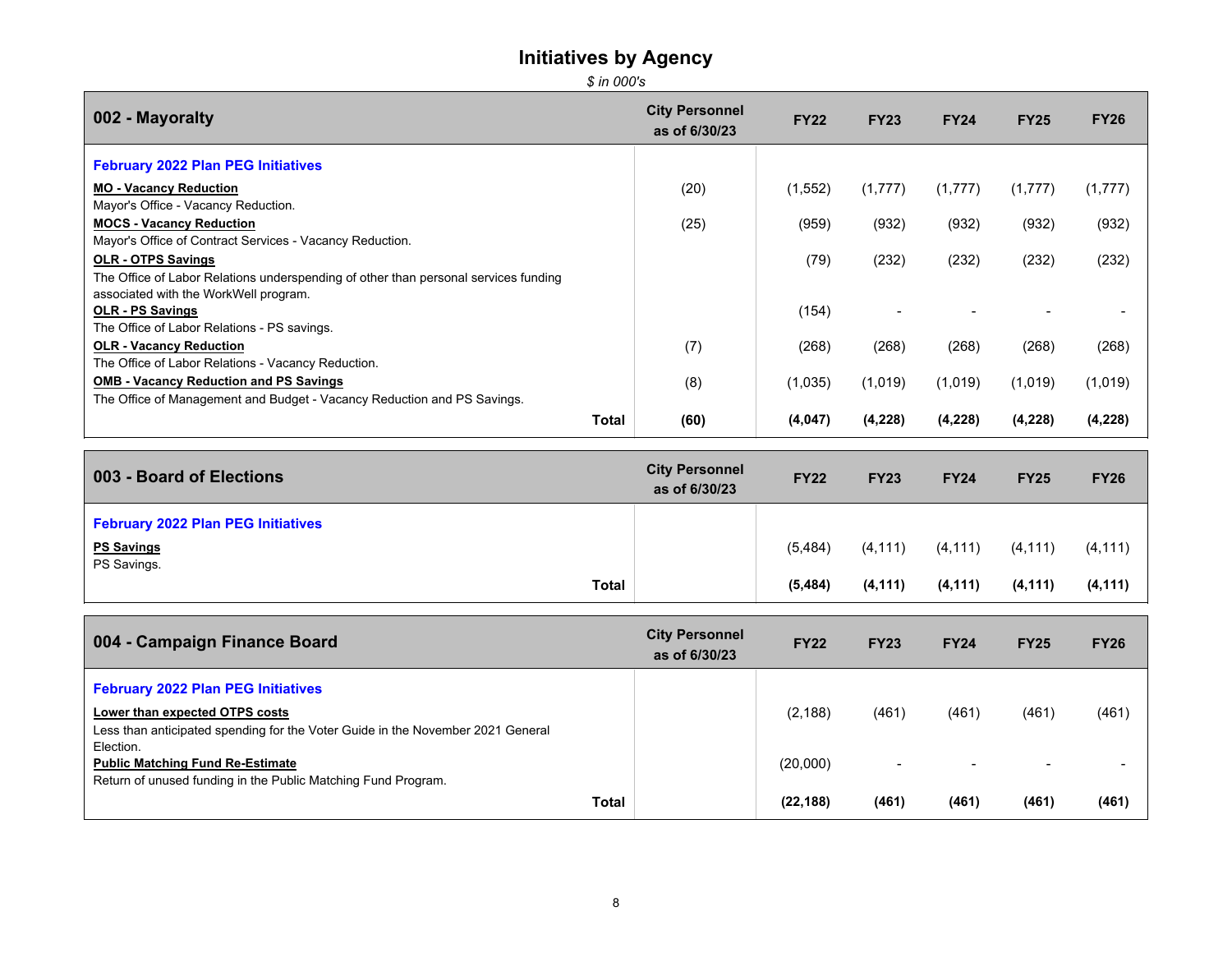| 008 - Office of the Actuary                                                                  | <b>City Personnel</b><br>as of 6/30/23 | <b>FY22</b> | <b>FY23</b> | <b>FY24</b>              | <b>FY25</b>              | <b>FY26</b> |
|----------------------------------------------------------------------------------------------|----------------------------------------|-------------|-------------|--------------------------|--------------------------|-------------|
| <b>February 2022 Plan PEG Initiatives</b>                                                    |                                        |             |             |                          |                          |             |
| <b>Contractual savings</b><br>Lower than expected costs related to contractual expenditures. |                                        | (170)       | (198)       | ۰                        |                          |             |
| <b>Vacancy Reduction</b><br>Vacancy Reduction.                                               | (1)                                    | (42)        | (25)        | $\overline{\phantom{0}}$ | $\overline{\phantom{0}}$ |             |
| Total                                                                                        | (1)                                    | (212)       | (223)       | $\overline{\phantom{a}}$ | $\sim$                   |             |

| 015 - Office of the Comptroller           | <b>City Personnel</b><br>as of 6/30/23 | <b>FY22</b> | <b>FY23</b> | <b>FY24</b> | <b>FY25</b> | <b>FY26</b> |
|-------------------------------------------|----------------------------------------|-------------|-------------|-------------|-------------|-------------|
| <b>February 2022 Plan PEG Initiatives</b> |                                        |             |             |             |             |             |
| <b>PS Savings</b>                         |                                        | (1,000)     | $\sim$      | $\sim$      | $\sim$      |             |
| PS Savings.<br><b>Total</b>               |                                        | (1,000)     | $\sim$      | $\sim$      | . .         |             |

| 017 - Department of Emergency Management                                             | <b>City Personnel</b><br>as of 6/30/23 | <b>FY22</b> | <b>FY23</b> | <b>FY24</b> | <b>FY25</b> | <b>FY26</b> |
|--------------------------------------------------------------------------------------|----------------------------------------|-------------|-------------|-------------|-------------|-------------|
| <b>February 2022 Plan PEG Initiatives</b>                                            |                                        |             |             |             |             |             |
| Disability, Access, and Functional Needs Printing Re-estimate                        |                                        |             | (50)        | (50)        | (50)        | (50)        |
| Printing budget right-sized for existing printing mandate.                           |                                        |             |             |             |             |             |
| <b>Interim Flood Protection Measures</b>                                             |                                        |             | (855)       | (855)       | (855)       | (855)       |
| Funding right-sized for existing Interim Flood Protection Measures installations.    |                                        |             |             |             |             |             |
| <b>NotifyNYC</b>                                                                     |                                        |             | (30)        | (30)        | (30)        | (30)        |
| Re-estimate of baseline NotifyNYC budget.                                            |                                        |             |             |             |             |             |
| <b>Road Sensors</b>                                                                  |                                        | (400)       | (40)        | (40)        | (40)        | (40)        |
| Delays to the rollout of a road sensor program due to COVID-19.                      |                                        |             |             |             |             |             |
| <b>Social Media Monitoring</b>                                                       |                                        |             | (186)       | (186)       | (186)       | (186)       |
| Right-sizing of software licenses to monitor social media during emergencies to meet |                                        |             |             |             |             |             |
| agency need.                                                                         |                                        |             |             |             |             |             |
| <b>Strengthening Communities</b>                                                     |                                        | (1, 150)    |             |             |             |             |
| Delays to the rollout of the Strengthening Communities program.                      |                                        |             |             |             |             |             |
| <b>Vacancy Reduction</b>                                                             | (29)                                   |             |             |             |             |             |
| Vacancy Reduction.                                                                   |                                        |             |             |             |             |             |
| <b>Total</b>                                                                         | (29)                                   | (1,550)     | (1, 161)    | (1, 161)    | (1, 161)    | (1, 161)    |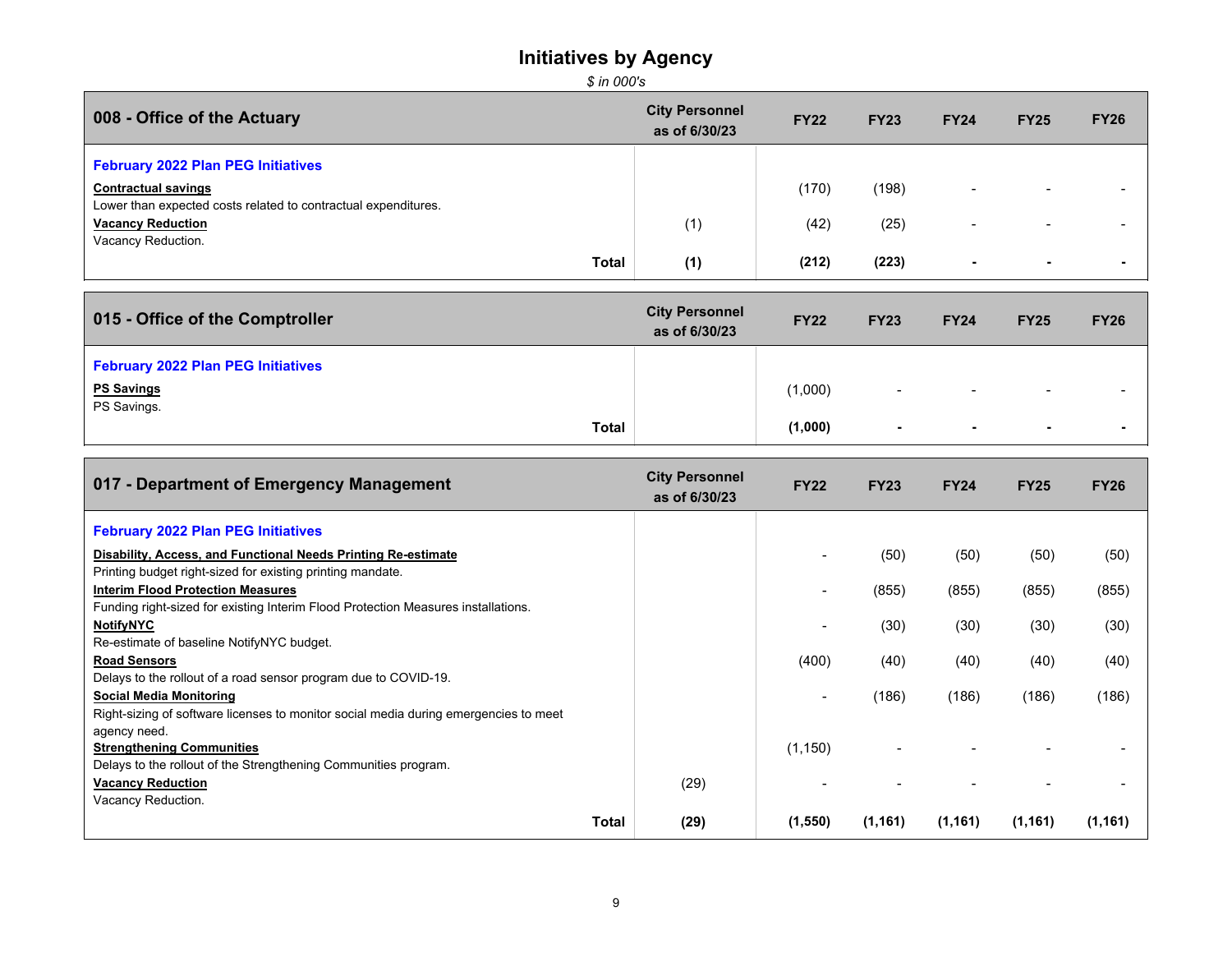*<sup>\$</sup> in 000's*

| 021 - Administrative Tax Appeals                                                 | <b>City Personnel</b><br>as of 6/30/23 | <b>FY22</b> | <b>FY23</b> | <b>FY24</b>              | <b>FY25</b> | <b>FY26</b> |
|----------------------------------------------------------------------------------|----------------------------------------|-------------|-------------|--------------------------|-------------|-------------|
| <b>February 2022 Plan PEG Initiatives</b>                                        |                                        |             |             |                          |             |             |
| <b>Property Assessment Fee Revenue</b>                                           |                                        | (180)       | (180)       | (180)                    | (180)       | (180)       |
| Additional revenue from filing fees due to an increase in the number of property |                                        |             |             |                          |             |             |
| assessment review applications.                                                  |                                        |             |             |                          |             |             |
| <b>Vacancy Reduction</b>                                                         | (2)                                    |             |             | $\overline{\phantom{0}}$ |             |             |
| Vacancy Reduction.                                                               |                                        |             |             |                          |             |             |
| Total                                                                            | (2)                                    | (180)       | (180)       | (180)                    | (180)       | (180)       |

| 025 - Law Department                                       | <b>City Personnel</b><br>as of 6/30/23 | <b>FY22</b> | <b>FY23</b> | <b>FY24</b> | <b>FY25</b> | <b>FY26</b> |
|------------------------------------------------------------|----------------------------------------|-------------|-------------|-------------|-------------|-------------|
| <b>February 2022 Plan PEG Initiatives</b>                  |                                        |             |             |             |             |             |
| Lease Re-estimate<br>Re-estimate for expected lease costs. |                                        | (2,750)     | -           | -           |             |             |
| <b>Vacancy Reduction</b><br>Vacancy Reduction.             | (97)                                   | (5,488)     | (7, 131)    | (7, 131)    | (7, 131)    | (7, 131)    |
| <b>Total</b>                                               | (97)                                   | (8, 238)    | (7, 131)    | (7, 131)    | (7, 131)    | (7, 131)    |

| 030 - Department of City Planning                                                                    | <b>City Personnel</b><br>as of 6/30/23 | <b>FY22</b> | <b>FY23</b> | <b>FY24</b> | <b>FY25</b> | <b>FY26</b> |
|------------------------------------------------------------------------------------------------------|----------------------------------------|-------------|-------------|-------------|-------------|-------------|
| <b>February 2022 Plan PEG Initiatives</b>                                                            |                                        |             |             |             |             |             |
| <b>Environmental Impact Consulting Re-estimates</b><br>Environmental impact consulting re-estimates. |                                        | (763)       | $\sim$      | (244)       | (244)       | (244)       |
| <b>Vacancy Reduction</b>                                                                             | (9)                                    | (482)       | (482)       | (566)       | (566)       | (566)       |
| Vacancy Reduction.<br>Total                                                                          | (9)                                    | (1, 245)    | (482)       | (810)       | (810)       | (810)       |

| 032 - Department of Investigation         | <b>City Personnel</b><br>as of 6/30/23 | <b>FY22</b>              | <b>FY23</b> | <b>FY24</b> | <b>FY25</b>              | <b>FY26</b> |
|-------------------------------------------|----------------------------------------|--------------------------|-------------|-------------|--------------------------|-------------|
| <b>February 2022 Plan PEG Initiatives</b> |                                        |                          |             |             |                          |             |
| <b>PS Savings</b>                         |                                        | (573)                    | $\sim$      | $\sim$      | $\sim$                   |             |
| PS Savings.                               |                                        |                          |             |             |                          |             |
| Vacancy Reduction - IC with H+H           | (3)                                    | $\overline{\phantom{a}}$ | $\sim$      | $\sim$      | $\overline{\phantom{a}}$ |             |
| Vacancy Reduction.                        |                                        |                          |             |             |                          |             |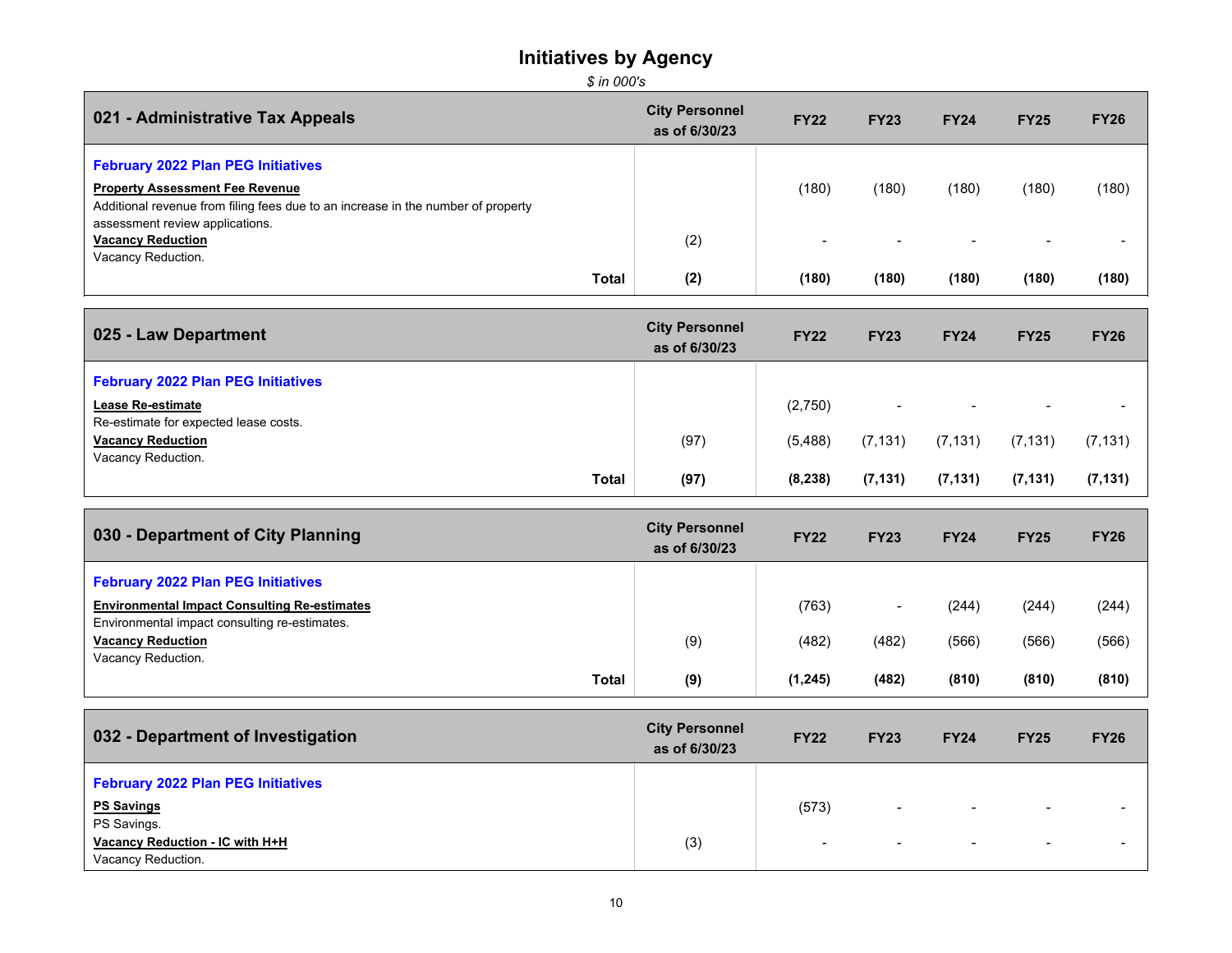| 032 - Department of Investigation (continued) | <b>City Personnel</b><br>as of 6/30/23 | <b>FY22</b> | <b>FY23</b> | <b>FY24</b>              | <b>FY25</b> | <b>FY26</b> |
|-----------------------------------------------|----------------------------------------|-------------|-------------|--------------------------|-------------|-------------|
| Vacancy Reduction - IC with HRA               | (10)                                   |             | $\sim$      | $\overline{\phantom{0}}$ |             |             |
| Vacancy Reduction.                            |                                        |             |             |                          |             |             |
| <b>Vacancy Reduction</b>                      | (20)                                   | (625)       | (1,487)     | (1,341)                  | (1,341)     | (1,341)     |
| Vacancy Reduction.                            |                                        |             |             |                          |             |             |
| Total                                         | (33)                                   | (1, 198)    | (1, 487)    | (1,341)                  | (1, 341)    | (1, 341)    |

| 035 - New York Research Library              | <b>City Personnel</b><br>as of 6/30/23 | <b>FY22</b> | <b>FY23</b> | <b>FY24</b>    | <b>FY25</b>              | <b>FY26</b> |
|----------------------------------------------|----------------------------------------|-------------|-------------|----------------|--------------------------|-------------|
| <b>February 2022 Plan PEG Initiatives</b>    |                                        |             |             |                |                          |             |
| <b>Subsidy reduction</b>                     |                                        | (945)       | $\sim$      | $\blacksquare$ | $\overline{\phantom{a}}$ |             |
| One year reduction to the operating subsidy. |                                        |             |             |                |                          |             |
| Total                                        |                                        | (945)       | $\sim$      | $\sim$         | $\sim$                   |             |

| 037 - New York Public Library                                            | <b>City Personnel</b><br>as of 6/30/23 | <b>FY22</b> | <b>FY23</b>              | <b>FY24</b>              | <b>FY25</b>              | <b>FY26</b> |
|--------------------------------------------------------------------------|----------------------------------------|-------------|--------------------------|--------------------------|--------------------------|-------------|
| <b>February 2022 Plan PEG Initiatives</b>                                |                                        |             |                          |                          |                          |             |
| <b>Subsidy reduction</b><br>One year reduction to the operating subsidy. |                                        | (4,760)     | $\overline{\phantom{0}}$ | $\overline{\phantom{a}}$ | $\overline{\phantom{0}}$ |             |
| <b>Total</b>                                                             |                                        | (4,760)     | ж.                       | $\sim$                   | $\sim$                   |             |

| 038 - Brooklyn Public Library                                            | <b>City Personnel</b><br>as of 6/30/23 | <b>FY22</b> | <b>FY23</b>              | <b>FY24</b>              | <b>FY25</b> | <b>FY26</b> |
|--------------------------------------------------------------------------|----------------------------------------|-------------|--------------------------|--------------------------|-------------|-------------|
| <b>February 2022 Plan PEG Initiatives</b>                                |                                        |             |                          |                          |             |             |
| <b>Subsidy reduction</b><br>One year reduction to the operating subsidy. |                                        | (3, 573)    | $\overline{\phantom{0}}$ | $\overline{\phantom{0}}$ | $\sim$      |             |
| <b>Total</b>                                                             |                                        | (3, 573)    | $\sim$                   | $\sim$                   |             |             |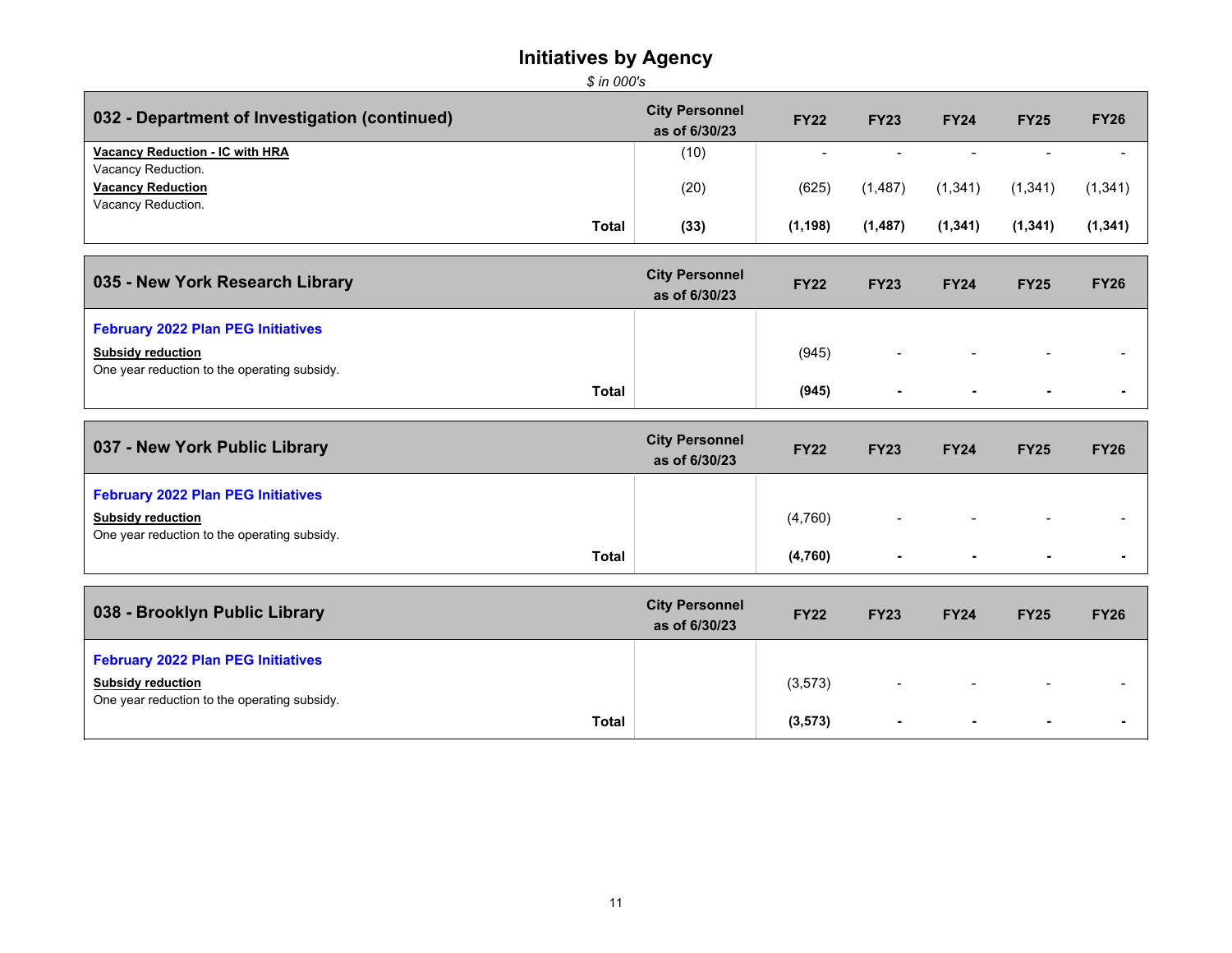*<sup>\$</sup> in 000's*

| 039 - Queens Borough Public Library                                      | <b>City Personnel</b><br>as of 6/30/23 | <b>FY22</b> | <b>FY23</b>    | <b>FY24</b> | <b>FY25</b> | <b>FY26</b> |
|--------------------------------------------------------------------------|----------------------------------------|-------------|----------------|-------------|-------------|-------------|
| <b>February 2022 Plan PEG Initiatives</b>                                |                                        |             |                |             |             |             |
| <b>Subsidy reduction</b><br>One year reduction to the operating subsidy. |                                        | (3,715)     | $\sim$         | $\sim$      | $\sim$      |             |
| <b>Total</b>                                                             |                                        | (3,715)     | $\blacksquare$ | $\sim$      | . .         |             |

| 040 - Department of Education                                                                 | <b>City Personnel</b><br>as of 6/30/23 | <b>FY22</b> | <b>FY23</b> | <b>FY24</b> | <b>FY25</b> | <b>FY26</b> |
|-----------------------------------------------------------------------------------------------|----------------------------------------|-------------|-------------|-------------|-------------|-------------|
| <b>February 2022 Plan PEG Initiatives</b>                                                     |                                        |             |             |             |             |             |
| <b>ATR Savings</b>                                                                            | (125) P                                | (14, 659)   | (14, 659)   | (14, 659)   | (14, 659)   | (14, 659)   |
| Re-estimates cost of the ATR Transfer Subsidy allocation.                                     |                                        |             |             |             |             |             |
| <b>Central Savings</b>                                                                        |                                        | (110, 015)  | (57,000)    | (57,000)    | (57,000)    | (57,000)    |
| Re-estimates costs for central and administrative salary, per session, professional           |                                        |             |             |             |             |             |
| development, equipment, and supplies.                                                         |                                        |             |             |             |             |             |
| <b>Enrollment Changes</b>                                                                     | (3,227) P                              |             | (374, 644)  | (374, 644)  | (374, 644)  | (374, 644)  |
| Systemwide savings from enrollment changes, including elimination of a current                |                                        |             |             |             |             |             |
| register relief allocation; stimulus is repurposed in a separate initiative to support        |                                        |             |             |             |             |             |
| schools with enrollment changes.                                                              |                                        |             |             |             |             |             |
| <b>Prior Year Revenue</b>                                                                     |                                        | (55,000)    |             |             |             |             |
| Recognizes recently received State revenue related to prior year costs.                       |                                        |             |             |             |             |             |
| <b>School Budget Allocation Efficiencies</b>                                                  |                                        | (36, 782)   | (36, 782)   | (36, 782)   | (36, 782)   | (36, 782)   |
| School Budget Allocation Efficiencies.                                                        |                                        |             |             |             |             |             |
| <b>School Safety Savings</b>                                                                  |                                        | (15,000)    |             |             |             |             |
| Re-estimates costs of the School Safety intra-city with NYPD.                                 |                                        |             |             |             |             |             |
| <b>School Safety Savings</b><br>Re-estimates costs of the School Safety intra-city with NYPD. |                                        | (1, 148)    |             |             |             |             |
| <b>School Safety Savings</b>                                                                  |                                        |             |             |             |             |             |
| Re-estimates costs of the School Safety intra-city with NYPD.                                 |                                        | (23, 012)   |             |             |             |             |
| <b>Vacancy Reduction - School Safety Division</b>                                             |                                        |             | (22, 118)   | (22, 118)   | (22, 118)   | (22, 118)   |
| Vacancy Reduction.                                                                            |                                        |             |             |             |             |             |
| <b>Vacancy Reduction - School Safety Savings</b>                                              |                                        |             | (12, 444)   | (13, 116)   | (13, 788)   | (14, 404)   |
| Vacancy Reduction.                                                                            |                                        |             |             |             |             |             |
| <b>Vacancy Reduction</b>                                                                      | (104) P                                | (190)       | (39, 848)   | (39, 848)   | (39, 848)   | (39, 848)   |
| Vacancy Reduction.                                                                            | $(186)$ C                              |             |             |             |             |             |
| <b>Total</b>                                                                                  | $(3,456)$ P                            | (255, 805)  | (557, 496)  | (558, 168)  | (558, 840)  | (559, 456)  |
|                                                                                               | $(186)$ C                              |             |             |             |             |             |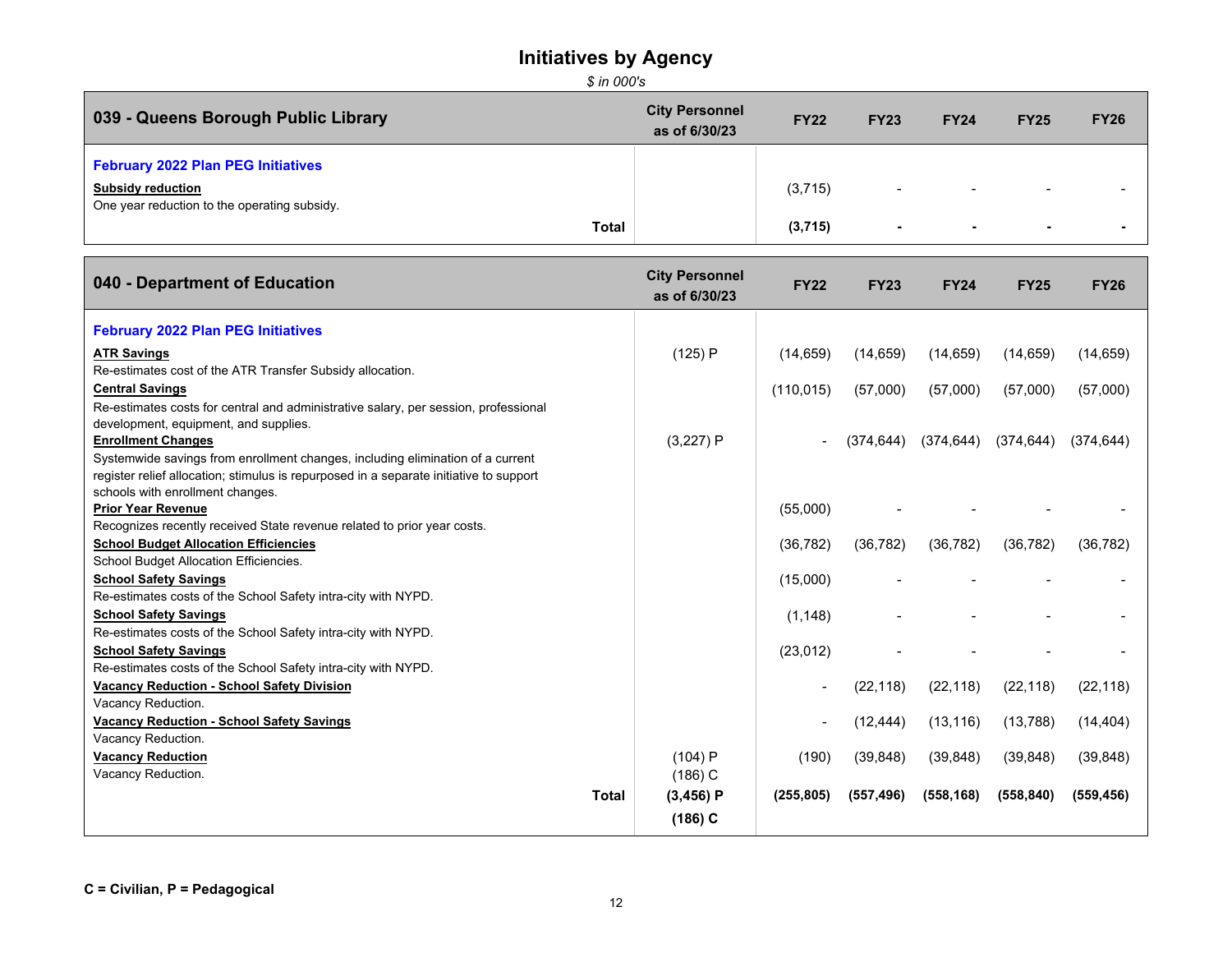| 042 - City University                                                     | <b>City Personnel</b><br>as of 6/30/23 | <b>FY22</b>    | <b>FY23</b> | <b>FY24</b> | <b>FY25</b> | <b>FY26</b> |
|---------------------------------------------------------------------------|----------------------------------------|----------------|-------------|-------------|-------------|-------------|
| <b>February 2022 Plan PEG Initiatives</b>                                 |                                        |                |             |             |             |             |
| <b>OTPS Savings</b>                                                       |                                        |                | (2, 299)    | (2, 299)    | (2,299)     | (2, 299)    |
| Re-estimates to supplies and materials.<br><b>Programmatic Reductions</b> |                                        | $\blacksquare$ | (2,743)     | (2,743)     | (2,743)     | (2,743)     |
| Reduction of CUNY programs through efficiencies.                          |                                        |                |             |             |             |             |
| <b>Vacancy Reduction Fringe</b><br>Vacancy Reduction Fringe.              |                                        | (2,500)        | (3,200)     | (3,200)     | (3,200)     | (3,200)     |
| <b>Vacancy Reduction</b>                                                  | (128)P                                 | (5,000)        | (6,400)     | (6,400)     | (6,400)     | (6,400)     |
| Vacancy Reduction.<br><b>Water and Sewer Cost Savings</b>                 |                                        | (1,000)        |             |             |             |             |
| Re-estimates due to decreased expenditures.                               |                                        |                |             |             |             |             |
| <b>Total</b>                                                              | (128)P                                 | (8,500)        | (14, 642)   | (14, 642)   | (14, 642)   | (14, 642)   |
| 054 - Civilian Complaint Review Board                                     | <b>City Personnel</b><br>as of 6/30/23 | <b>FY22</b>    | <b>FY23</b> | <b>FY24</b> | <b>FY25</b> | <b>FY26</b> |
| <b>February 2022 Plan PEG Initiatives</b>                                 |                                        |                |             |             |             |             |
| <b>Vacancy Reduction</b>                                                  | (3)                                    | (775)          | (775)       | (775)       | (775)       | (775)       |
| Vacancy Reduction.<br><b>Total</b>                                        |                                        | (775)          | (775)       | (775)       | (775)       | (775)       |
|                                                                           | (3)                                    |                |             |             |             |             |
| 056 - Police Department                                                   | <b>City Personnel</b><br>as of 6/30/23 | <b>FY22</b>    | <b>FY23</b> | <b>FY24</b> | <b>FY25</b> | <b>FY26</b> |
| <b>February 2022 Plan PEG Initiatives</b>                                 |                                        |                |             |             |             |             |
| <b>Lease Space Savings</b>                                                |                                        | (83)           | (124)       | (124)       | (124)       | (124)       |
| Lease space savings.<br><b>PS Savings</b>                                 |                                        | (113,064)      | (25,098)    |             |             |             |
| PS Savings.                                                               |                                        |                |             |             |             |             |
| <b>Vacancy Reduction - School Safety Division</b><br>Vacancy Reduction.   | (560) C                                |                |             |             |             |             |
| <b>Vacancy Reduction</b><br>Vacancy Reduction.                            | (210) C                                | $\blacksquare$ | (13, 322)   | (13, 322)   | (13, 322)   | (13, 322)   |
| <b>Total</b>                                                              | $(770)$ C                              | (113, 146)     | (38, 545)   | (13, 446)   | (13, 446)   | (13, 446)   |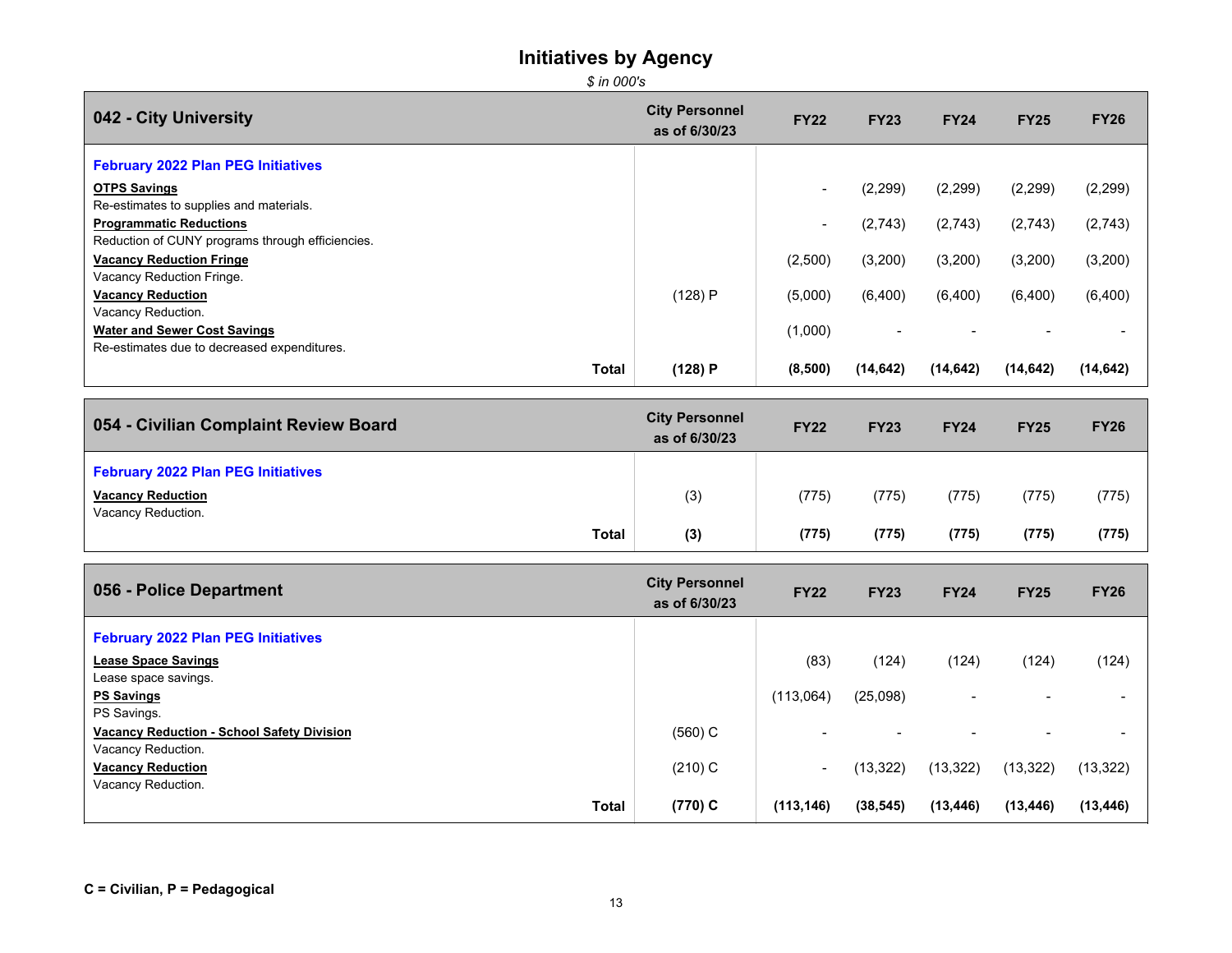*\$ in 000's*

| 057 - Fire Department                                                                | <b>City Personnel</b><br>as of 6/30/23 | <b>FY22</b> | <b>FY23</b> | <b>FY24</b> | <b>FY25</b> | <b>FY26</b> |
|--------------------------------------------------------------------------------------|----------------------------------------|-------------|-------------|-------------|-------------|-------------|
| <b>February 2022 Plan PEG Initiatives</b>                                            |                                        |             |             |             |             |             |
| <b>EMS Revenue</b>                                                                   |                                        | (19,271)    | (15, 335)   | (15, 335)   | (15, 335)   | (15, 335)   |
| EMS revenue projected to be higher than previously budgeted.                         |                                        |             |             |             |             |             |
| <b>Engine Company Staffing</b>                                                       |                                        | (5, 357)    |             |             |             |             |
| Temporarily shift staffing at 20 engine companies from 5 Firefighters to 4.          |                                        |             |             |             |             |             |
| <b>Expense to Capital Adjustment</b>                                                 |                                        | (1,850)     |             |             |             |             |
| Use City capital funds associated with equipment purchases to offset City expense    |                                        |             |             |             |             |             |
| costs.                                                                               |                                        |             |             |             |             |             |
| <b>Grant Fringe Adjustment</b>                                                       |                                        | (3,213)     | (4, 554)    |             |             |             |
| Use federal grant funds to offset City fringe expenditures.                          |                                        |             |             |             |             |             |
| <b>Hurricane Revenue Re-estimate</b>                                                 |                                        | (360)       |             |             |             |             |
| Use federal grant funds to offset PS costs associated with Tropical Storm Ida/Henri. |                                        |             |             |             |             |             |
| <b>Vacancy Reduction</b>                                                             | (155) C                                | (12,683)    | (12,683)    | (12,683)    | (12,683)    | (12,683)    |
| Vacancy Reduction.                                                                   |                                        |             |             |             |             |             |
| Total                                                                                | $(155)$ C                              | (42, 734)   | (32, 572)   | (28,018)    | (28,018)    | (28,018)    |

| 063 - Department of Veterans' Services                                | <b>City Personnel</b><br>as of 6/30/23 | <b>FY22</b> | <b>FY23</b> | <b>FY24</b> | <b>FY25</b> | <b>FY26</b> |
|-----------------------------------------------------------------------|----------------------------------------|-------------|-------------|-------------|-------------|-------------|
| <b>February 2022 Plan PEG Initiatives</b><br><b>Vacancy Reduction</b> | (4)                                    | (174)       | (178)       | (178)       | (178)       | (178)       |
| Vacancy Reduction.<br><b>Total</b>                                    | (4)                                    | (174)       | (178)       | (178)       | (178)       | (178)       |

| 068 - Administration for Children's Services               | <b>City Personnel</b><br>as of 6/30/23 | <b>FY22</b> | <b>FY23</b> | <b>FY24</b> | <b>FY25</b> | <b>FY26</b> |
|------------------------------------------------------------|----------------------------------------|-------------|-------------|-------------|-------------|-------------|
| <b>February 2022 Plan PEG Initiatives</b>                  |                                        |             |             |             |             |             |
| <b>Foster Care RFP</b>                                     |                                        |             | (811)       | (2, 179)    | (6, 343)    | (14, 535)   |
| Foster Care RFP savings due to reduced foster care census. |                                        |             |             |             |             |             |
| <b>Non-Secure Placement Re-estimate</b>                    |                                        | (1, 443)    | (3,615)     | (3,615)     | (3,615)     | (3,615)     |
| Non-Secure Placement Re-estimate.                          |                                        |             |             |             |             |             |
| <b>Overtime Reduction</b>                                  |                                        | (3,247)     | (3,247)     | (3,247)     | (3,247)     | (3, 247)    |
| Savings due to overtime reduction.                         |                                        |             |             |             |             |             |
| <b>Prior Year Revenue</b>                                  |                                        | (17, 925)   | (12, 635)   | (11, 267)   | (7, 103)    |             |
| Prior year revenue.                                        |                                        |             |             |             |             |             |
|                                                            |                                        |             |             |             |             |             |
|                                                            |                                        |             |             |             |             |             |

**C = Civilian, U = Uniform**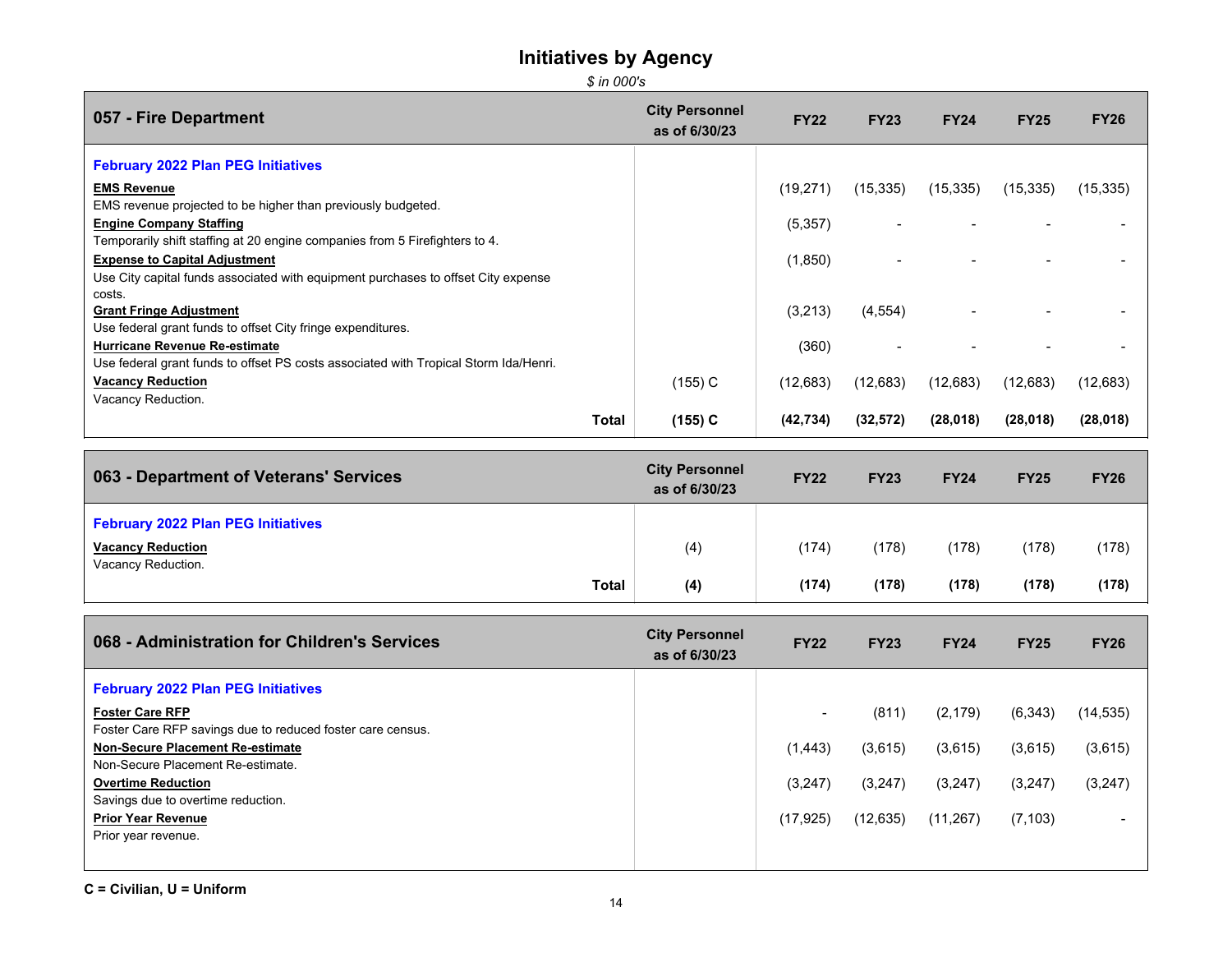| \$ in 000's                                              |              |                                        |                      |                      |                      |                      |                      |  |
|----------------------------------------------------------|--------------|----------------------------------------|----------------------|----------------------|----------------------|----------------------|----------------------|--|
| 068 - Administration for Children's Services (continued) |              | <b>City Personnel</b><br>as of 6/30/23 | <b>FY22</b>          | <b>FY23</b>          | <b>FY24</b>          | <b>FY25</b>          | <b>FY26</b>          |  |
| <b>Vacancy Reduction</b><br>Vacancy Reduction.           | <b>Total</b> | (227)<br>(227)                         | (6,064)<br>(28, 678) | (6,064)<br>(26, 372) | (6,064)<br>(26, 372) | (6,064)<br>(26, 372) | (6.064)<br>(27, 461) |  |
|                                                          |              |                                        |                      |                      |                      |                      |                      |  |

| 069 - Department of Social Services                                             | <b>City Personnel</b><br>as of 6/30/23 | <b>FY22</b> | <b>FY23</b> | <b>FY24</b> | <b>FY25</b> | <b>FY26</b> |
|---------------------------------------------------------------------------------|----------------------------------------|-------------|-------------|-------------|-------------|-------------|
| <b>February 2022 Plan PEG Initiatives</b>                                       |                                        |             |             |             |             |             |
| <b>Administrative Underspending</b>                                             |                                        | (7,088)     | (6,077)     | (6,077)     | (6,077)     | (6,077)     |
| Efficiencies agencywide.                                                        |                                        |             |             |             |             |             |
| <b>Carfare Savings</b>                                                          |                                        | (9,900)     |             |             |             |             |
| Client carfare underspending due to suspension of work requirements tied to     |                                        |             |             |             |             |             |
| COVID-19.                                                                       |                                        |             |             |             |             |             |
| <b>DCAS Jobs Training Accrual</b>                                               |                                        | (490)       |             |             |             |             |
| Delayed hiring for DCAS Job Training Program due to suspension of work          |                                        |             |             |             |             |             |
| requirements tied to COVID-19.                                                  |                                        |             |             |             |             |             |
| <b>DSNY Jobs Training Accrual</b>                                               |                                        | (4, 100)    |             |             |             |             |
| Delayed hiring for DSNY Job Training Program due to suspension of work          |                                        |             |             |             |             |             |
| requirements tied to COVID-19.                                                  |                                        |             |             |             |             |             |
| <b>Legal Services Accrual</b>                                                   |                                        | (500)       |             |             |             |             |
| Re-estimate of legal services expenses due to pandemic.                         |                                        |             |             |             |             |             |
| Mental Health at DV Shelters Re-estimate                                        |                                        | (4, 160)    |             |             |             |             |
| Mental Health at Domestic Violence Shelters contract timing.                    |                                        |             |             |             |             |             |
| <b>Mental Health at DV Shelters Re-estimate</b>                                 |                                        |             | (1,640)     | (1,640)     | (1,640)     | (1,640)     |
| Mental Health at Domestic Violence Shelters revenue adjustment.                 |                                        |             |             |             |             |             |
| <b>Parks Jobs Training Accrual</b>                                              |                                        | (11,000)    |             |             |             |             |
| Delayed hiring for Parks Job Training Program due to suspension of work         |                                        |             |             |             |             |             |
| requirements tied to COVID-19.                                                  |                                        |             |             |             |             |             |
| <b>SNAP Admin Revenue</b>                                                       |                                        | (3,500)     |             |             |             |             |
| Supplemental Nutrition Assistance Program grant revenue.                        |                                        |             |             |             |             |             |
| <b>Substance Abuse Program Re-estimate</b>                                      |                                        | (1,000)     | (800)       | (800)       | (800)       | (800)       |
| Re-estimate of substance abuse case management based on historical utilization. |                                        |             |             |             |             |             |
| <b>Vacancy Reduction - IC</b>                                                   |                                        | (31)        | (8)         | (8)         | (8)         | (8)         |
| Vacancy Reduction - IC.                                                         |                                        |             |             |             |             |             |
| <b>Vacancy Reduction</b>                                                        | (62)                                   |             |             |             |             |             |
| Vacancy Reduction.                                                              |                                        |             |             |             |             |             |
| <b>Total</b>                                                                    | (62)                                   | (41,769)    | (8,526)     | (8,526)     | (8,526)     | (8,526)     |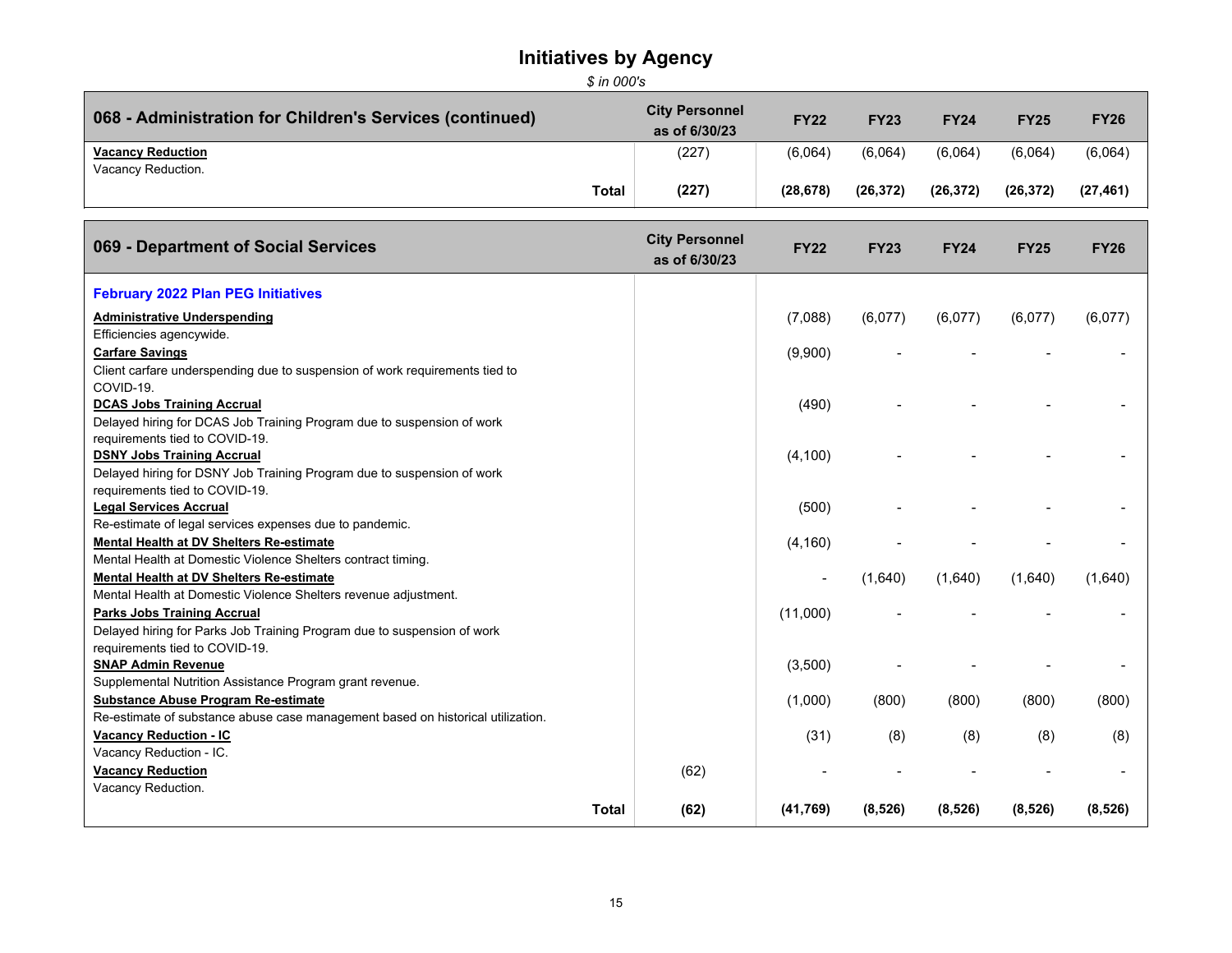*\$ in 000's*

| 071 - Department of Homeless Services                                                         | <b>City Personnel</b><br>as of 6/30/23 | <b>FY22</b> | <b>FY23</b> | <b>FY24</b> | <b>FY25</b> | <b>FY26</b> |
|-----------------------------------------------------------------------------------------------|----------------------------------------|-------------|-------------|-------------|-------------|-------------|
| <b>February 2022 Plan PEG Initiatives</b>                                                     |                                        |             |             |             |             |             |
| <b>Cleanup Corps Alignment</b>                                                                |                                        | (2,500)     |             |             |             |             |
| Alignment of Cleanup Corps funding.<br><b>Hotel Shelter Closings</b>                          |                                        | (33, 425)   | (49, 430)   | (49, 430)   | (49, 430)   | (49, 430)   |
| Re-estimate due to closings of hotels for Families with Children.                             |                                        |             |             |             |             |             |
| <b>Respite Bed Re-estimate</b><br>Re-estimate of faith-based respite bed costs.               |                                        | (2,300)     | (2,300)     | (2,300)     | (2,300)     | (2,300)     |
| <b>Shelter Repair Fund Re-estimate</b>                                                        |                                        | (5,000)     | (5,000)     | (5,000)     | (5,000)     | (5,000)     |
| Re-estimate of shelter provider repair fund costs.<br><b>Shelter Repair Squad Re-estimate</b> |                                        | (528)       | (1,005)     | (1,005)     | (1,005)     | (1,005)     |
| Re-estimate of Shelter Repair Squad expenses.<br><b>Vacancy Reduction</b>                     | (131)                                  |             | (5,000)     |             | (5,000)     | (5,000)     |
| Vacancy reduction.                                                                            |                                        | (2,000)     |             | (5,000)     |             |             |
| <b>Total</b>                                                                                  | (131)                                  | (45, 753)   | (62, 735)   | (62, 735)   | (62, 735)   | (62, 735)   |
|                                                                                               |                                        |             |             |             |             |             |
| 073 - Board of Correction                                                                     | <b>City Personnel</b><br>as of 6/30/23 | <b>FY22</b> | <b>FY23</b> | <b>FY24</b> | <b>FY25</b> | <b>FY26</b> |
| <b>February 2022 Plan PEG Initiatives</b>                                                     |                                        |             |             |             |             |             |
| <b>PS Savings</b><br>PS Savings.                                                              |                                        | (97)        |             |             |             |             |

| <b>Total</b>                                                 |                                        | (97)        | ۰           | $\sim$      | $\sim$      |             |
|--------------------------------------------------------------|----------------------------------------|-------------|-------------|-------------|-------------|-------------|
| 098 - Miscellaneous                                          | <b>City Personnel</b><br>as of 6/30/23 | <b>FY22</b> | <b>FY23</b> | <b>FY24</b> | <b>FY25</b> | <b>FY26</b> |
| <b>February 2022 Plan PEG Initiatives</b>                    |                                        |             |             |             |             |             |
| <b>Vacancy Reduction Fringe</b><br>Vacancy Reduction Fringe. |                                        | (18, 517)   | (75, 385)   | (78, 807)   | (82, 630)   | (86, 505)   |

 **Total (18,517) (75,385) (78,807) (82,630) (86,505)**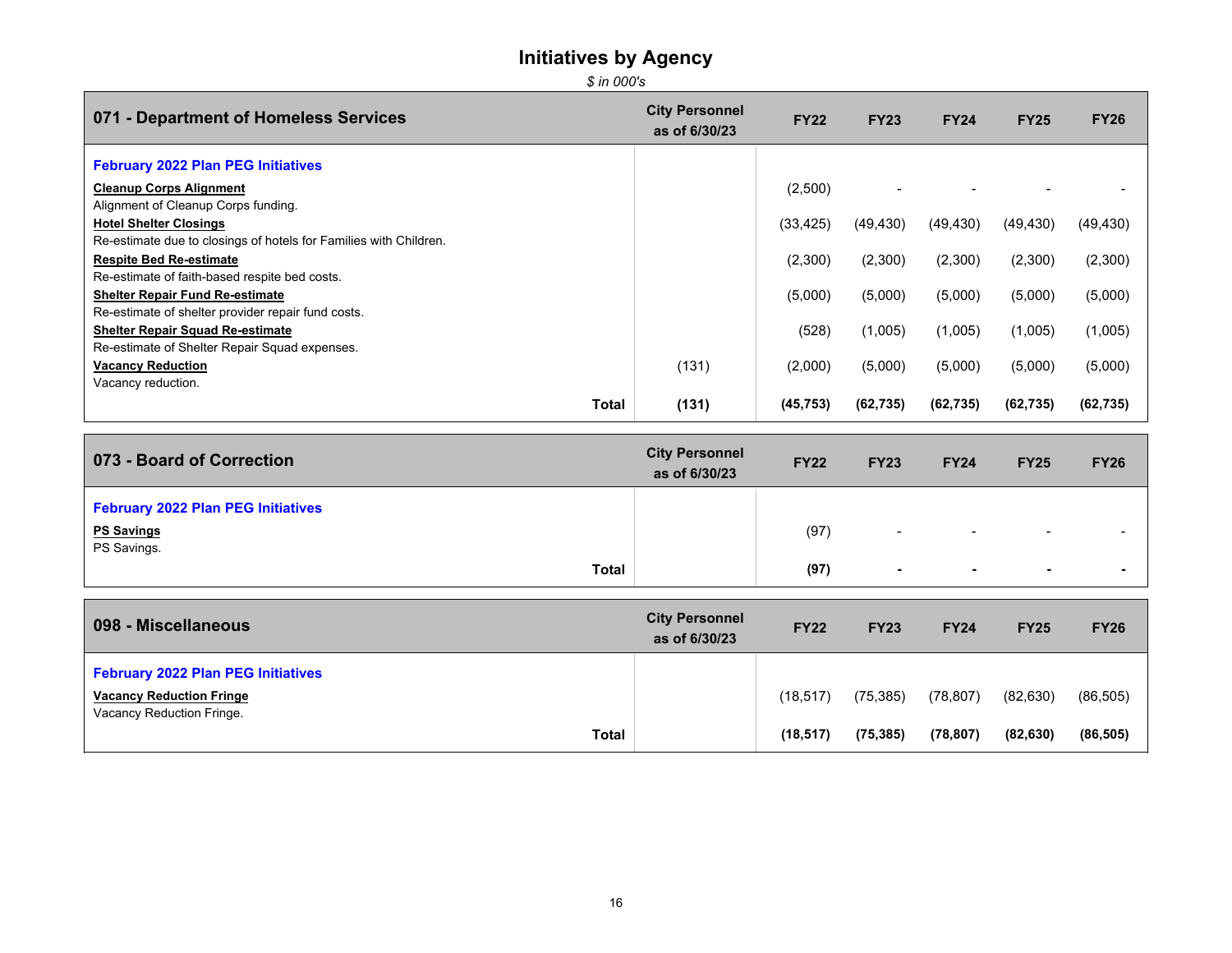*\$ in 000's*

| 099 - Debt Service                                                                        | <b>City Personnel</b><br>as of 6/30/23 | <b>FY22</b> | <b>FY23</b>    | <b>FY24</b> | <b>FY25</b> | <b>FY26</b> |
|-------------------------------------------------------------------------------------------|----------------------------------------|-------------|----------------|-------------|-------------|-------------|
| <b>February 2022 Plan PEG Initiatives</b>                                                 |                                        |             |                |             |             |             |
| <b>CUCF Rental</b>                                                                        |                                        |             | (124)          | (144)       | (136)       |             |
| To reflect impact of a refinancing undertaken by the State.                               |                                        |             |                |             |             |             |
| <b>DASNY - Primary Care Dev Corp</b>                                                      |                                        |             | (143)          |             |             |             |
| To reflect the impact of a partial redemption of DASNY debt undertaken by one of the      |                                        |             |                |             |             |             |
| health care facilities funded by these bond issues.                                       |                                        |             |                |             |             |             |
| <b>GO Debt Service Projection</b>                                                         |                                        |             | (49, 130)      | (67, 588)   | (72, 790)   | (70, 138)   |
| To reflect changes in GO bond issuance due to changes in projected capital                |                                        |             |                |             |             |             |
| spending.                                                                                 |                                        |             |                |             |             |             |
| <b>GO Earnings on Bond Proceeds</b>                                                       |                                        | 2.125       | $\blacksquare$ | 350         | (150)       | (375)       |
| To reflect changes in earnings on bond proceeds due to changes in issuance                |                                        |             |                |             |             |             |
| amounts.                                                                                  |                                        |             |                |             |             |             |
| <b>GO Floating Rate Interest</b>                                                          |                                        | (26, 853)   |                |             |             |             |
| GO Floating Rate Interest.                                                                |                                        |             |                |             |             |             |
| <b>TFA Debt Service Projection</b>                                                        |                                        | (12, 555)   | (50, 220)      | (72, 691)   | (75, 469)   | (71, 016)   |
| To reflect the reduction in the projection due to the issuance of the TFA 2022C bond      |                                        |             |                |             |             |             |
| sale.                                                                                     |                                        |             |                |             |             |             |
| <b>TFA Earnings on Proceeds</b>                                                           |                                        | (375)       |                | 175         | (75)        | (188)       |
| To reflect changes in earnings on bond proceeds due to changes in issuance                |                                        |             |                |             |             |             |
| amounts.                                                                                  |                                        |             |                |             |             |             |
| <b>TFA Floating Rate Interest</b>                                                         |                                        | (13, 163)   |                |             |             |             |
| To reflect lower than forecast short term interest rates realized to date on TFA floating |                                        |             |                |             |             |             |
| rate debt.                                                                                |                                        |             |                |             |             |             |
| <b>TFA Subordinate Retention</b>                                                          |                                        | 23,786      | 47,572         | 70,922      | 71,233      | 71,247      |
| To reflect the impact of the TFA 2022C bond issuance.                                     |                                        |             |                |             |             |             |
| <b>Total</b>                                                                              |                                        | (27, 035)   | (52, 045)      | (68, 977)   | (77, 387)   | (70, 470)   |

| 103 - City Clerk                                                                                                                                          | <b>City Personnel</b><br>as of 6/30/23 | <b>FY22</b> | <b>FY23</b> | <b>FY24</b> | <b>FY25</b> | <b>FY26</b> |
|-----------------------------------------------------------------------------------------------------------------------------------------------------------|----------------------------------------|-------------|-------------|-------------|-------------|-------------|
| <b>February 2022 Plan PEG Initiatives</b><br>PS savings and OTPS contractual savings<br>Personal Service savings and other than personal service savings. |                                        | (186)       | (181)       | (181)       | (181)       | (181)       |
| <b>Total</b>                                                                                                                                              |                                        | (186)       | (181)       | (181)       | (181)       | (181)       |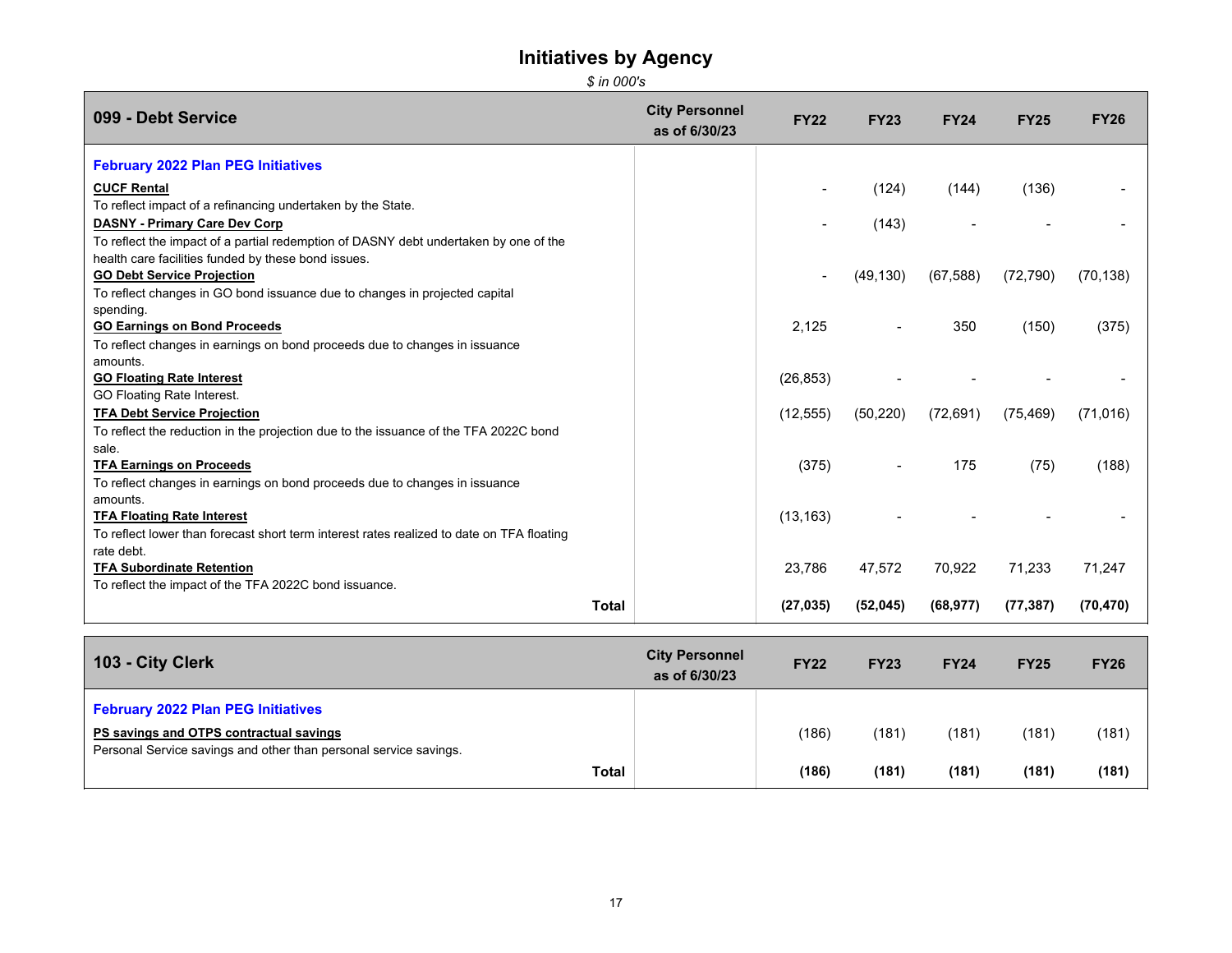*\$ in 000's*

| 125 - Department for the Aging                                                                     | <b>City Personnel</b><br>as of 6/30/23 | <b>FY22</b> | <b>FY23</b> | <b>FY24</b> | <b>FY25</b> | <b>FY26</b> |
|----------------------------------------------------------------------------------------------------|----------------------------------------|-------------|-------------|-------------|-------------|-------------|
| <b>February 2022 Plan PEG Initiatives</b>                                                          |                                        |             |             |             |             |             |
| <b>Administrative Underspending</b>                                                                |                                        | (400)       | (400)       | (400)       | (400)       | (400)       |
| Reduced spending in the general administrative budget.<br><b>Geriatric Mental Health Savings</b>   |                                        | (1,365)     |             |             |             |             |
| Savings from delayed Geriatric Mental Health expansion.                                            |                                        |             |             |             |             |             |
| <b>Older American Act Revenue</b>                                                                  |                                        | (7,679)     | (4,323)     | (4,323)     | (4,323)     | (4, 323)    |
| Additional revenue from Older American Act grants for senior services.<br><b>Vacancy Reduction</b> | (12)                                   | (752)       | (752)       | (752)       | (752)       | (752)       |
| Vacancy Reduction.                                                                                 |                                        |             |             |             |             |             |
| Total                                                                                              | (12)                                   | (10, 197)   | (5, 475)    | (5, 475)    | (5, 475)    | (5, 475)    |

| 126 - Department of Cultural Affairs                         | <b>City Personnel</b><br>as of 6/30/23 | <b>FY22</b> | <b>FY23</b> | <b>FY24</b> | <b>FY25</b> | <b>FY26</b> |
|--------------------------------------------------------------|----------------------------------------|-------------|-------------|-------------|-------------|-------------|
| <b>February 2022 Plan PEG Initiatives</b>                    |                                        |             |             |             |             |             |
| <b>CreateNYC funding reduction</b>                           |                                        |             | (3,333)     | (3,333)     | (3,333)     | (3,333)     |
| Baseline reduction to CreateNYC funding.                     |                                        |             |             |             |             |             |
| <b>Cultural Development Fund funding reduction</b>           |                                        | (763)       |             |             |             |             |
| One year reduction to CDF funding.                           |                                        |             |             |             |             |             |
| Cultural Institutions Group supplemental funding reduction   |                                        |             | (1,000)     | (1,000)     | (1,000)     | (1,000)     |
| Reduction of the CIG supplemental funding beginning in FY23. |                                        |             |             |             |             |             |
| <b>Met Expense to Capital Swap</b>                           |                                        | (1,000)     |             |             |             |             |
| Met Expense to Capital Swap.                                 |                                        |             |             |             |             |             |
| Programmatic funding reduction                               |                                        | (1,511)     |             |             |             |             |
| One year reduction due to underspending.                     |                                        |             |             |             |             |             |
| <b>Vacancy Reduction</b>                                     | (3)                                    | (157)       | (157)       | (157)       | (157)       | (157)       |
| Vacancy Reduction.                                           |                                        |             |             |             |             |             |
| Total                                                        | (3)                                    | (3, 432)    | (4, 490)    | (4, 490)    | (4, 490)    | (4, 490)    |

| 127 - Financial Information Services Agency                                       | <b>City Personnel</b><br>as of 6/30/23 | <b>FY22</b> | <b>FY23</b> | <b>FY24</b> | <b>FY25</b> | <b>FY26</b> |
|-----------------------------------------------------------------------------------|----------------------------------------|-------------|-------------|-------------|-------------|-------------|
| <b>February 2022 Plan PEG Initiatives</b><br><b>OTPS Savings</b><br>OTPS Savings. |                                        | (2,508)     | (68)        | $\sim$      | $\sim$      |             |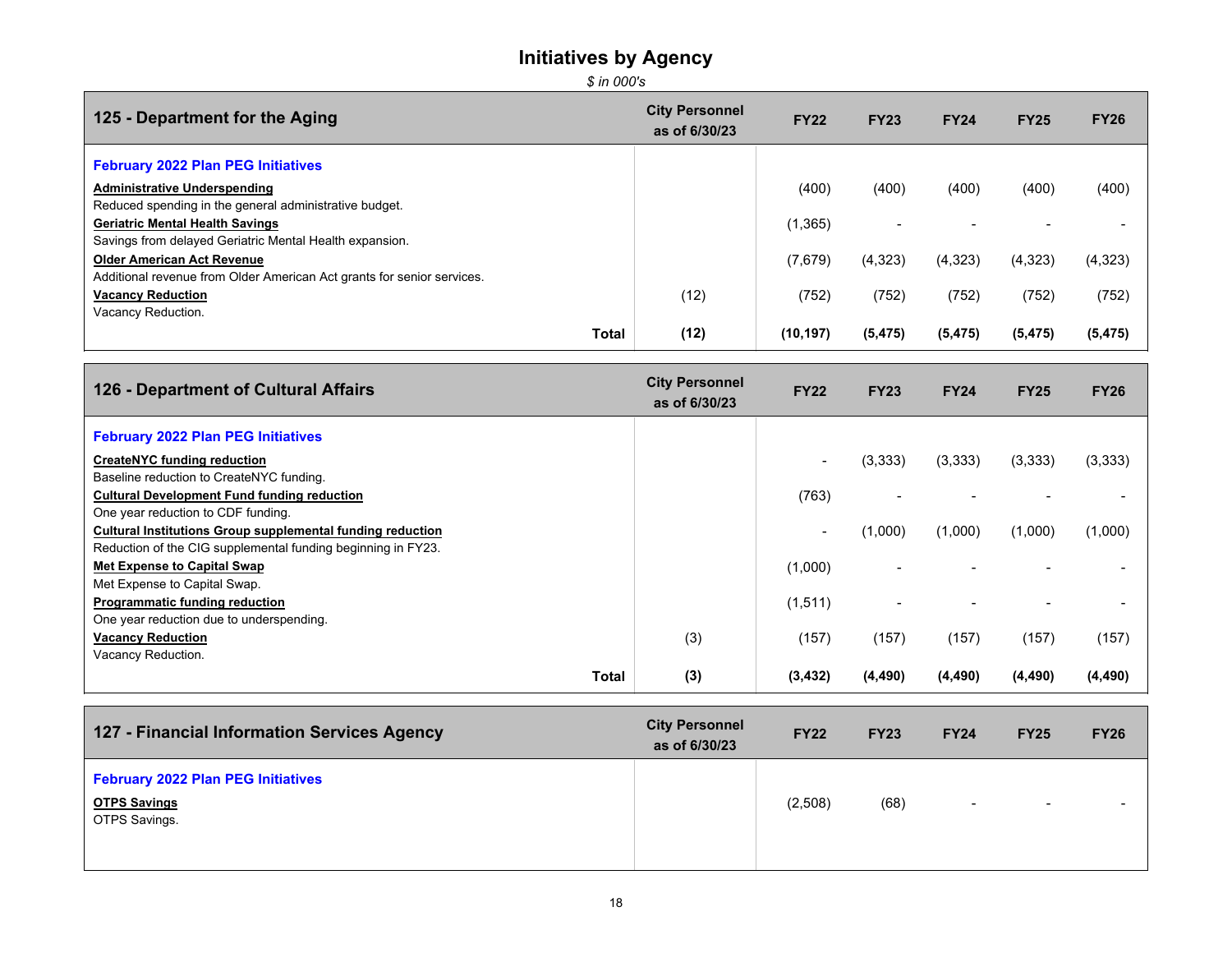#### **Initiatives by Agency** *\$ in 000's*

| 127 - Financial Information Services Agency (continued) | <b>City Personnel</b><br>as of 6/30/23 | <b>FY22</b> | <b>FY23</b> | <b>FY24</b> | <b>FY25</b> | <b>FY26</b> |  |  |
|---------------------------------------------------------|----------------------------------------|-------------|-------------|-------------|-------------|-------------|--|--|
| <b>Vacancy Reduction</b>                                | $\left( 7\right)$                      | (1.000)     | (3,319)     | (3,387)     | (3,387)     | (3, 387)    |  |  |
| Vacancy Reduction.                                      |                                        |             |             |             |             |             |  |  |
| <b>Total</b>                                            | (7)                                    | (3,508)     | (3, 387)    | (3,387)     | (3, 387)    | (3, 387)    |  |  |

| 131 - Office of Payroll Administration    | <b>City Personnel</b><br>as of 6/30/23 | <b>FY22</b> | <b>FY23</b>              | <b>FY24</b>              | <b>FY25</b>              | <b>FY26</b> |
|-------------------------------------------|----------------------------------------|-------------|--------------------------|--------------------------|--------------------------|-------------|
| <b>February 2022 Plan PEG Initiatives</b> |                                        |             |                          |                          |                          |             |
| <b>OTPS Savings</b>                       |                                        | (135)       | $\overline{\phantom{a}}$ | $\overline{\phantom{a}}$ | $\overline{\phantom{0}}$ | -           |
| OTPS Savings.                             |                                        |             |                          |                          |                          |             |
| <b>PS Savings</b>                         |                                        | (298)       | -                        | $\overline{\phantom{0}}$ |                          | -           |
| PS Savings.                               |                                        |             |                          |                          |                          |             |
| <b>Telecom Savings</b>                    |                                        | (25)        | (50)                     | -                        | $\overline{\phantom{0}}$ |             |
| Telecom Savings.                          |                                        |             |                          |                          |                          |             |
| <b>Vacancy Reduction</b>                  | (1)                                    | -           | (412)                    | (462)                    | (462)                    | (462)       |
| Vacancy Reduction.                        |                                        |             |                          |                          |                          |             |
| <b>Total</b>                              | (1)                                    | (458)       | (462)                    | (462)                    | (462)                    | (462)       |

| 133 - Equal Employment Practices Commission                                                 | <b>City Personnel</b><br>as of 6/30/23 | <b>FY22</b> | <b>FY23</b> | <b>FY24</b> | <b>FY25</b> | <b>FY26</b> |
|---------------------------------------------------------------------------------------------|----------------------------------------|-------------|-------------|-------------|-------------|-------------|
| <b>February 2022 Plan PEG Initiatives</b><br><b>Vacancy Reduction</b><br>Vacancy Reduction. | (1)                                    | (41)        | (42)        | (42)        | (42)        | (42)        |
| <b>Total</b>                                                                                | (1)                                    | (41)        | (42)        | (42)        | (42)        | (42)        |

| 134 - Civil Service Commission            | <b>City Personnel</b><br>as of 6/30/23 | <b>FY22</b> | <b>FY23</b> | <b>FY24</b> | <b>FY25</b> | <b>FY26</b> |
|-------------------------------------------|----------------------------------------|-------------|-------------|-------------|-------------|-------------|
| <b>February 2022 Plan PEG Initiatives</b> |                                        |             |             |             |             |             |
| <b>PS Savings</b>                         |                                        | (36)        | (36)        | (36)        | (36)        | (36)        |
| PS Savings.<br><b>Total</b>               |                                        | (36)        | (36)        | (36)        | (36)        | (36)        |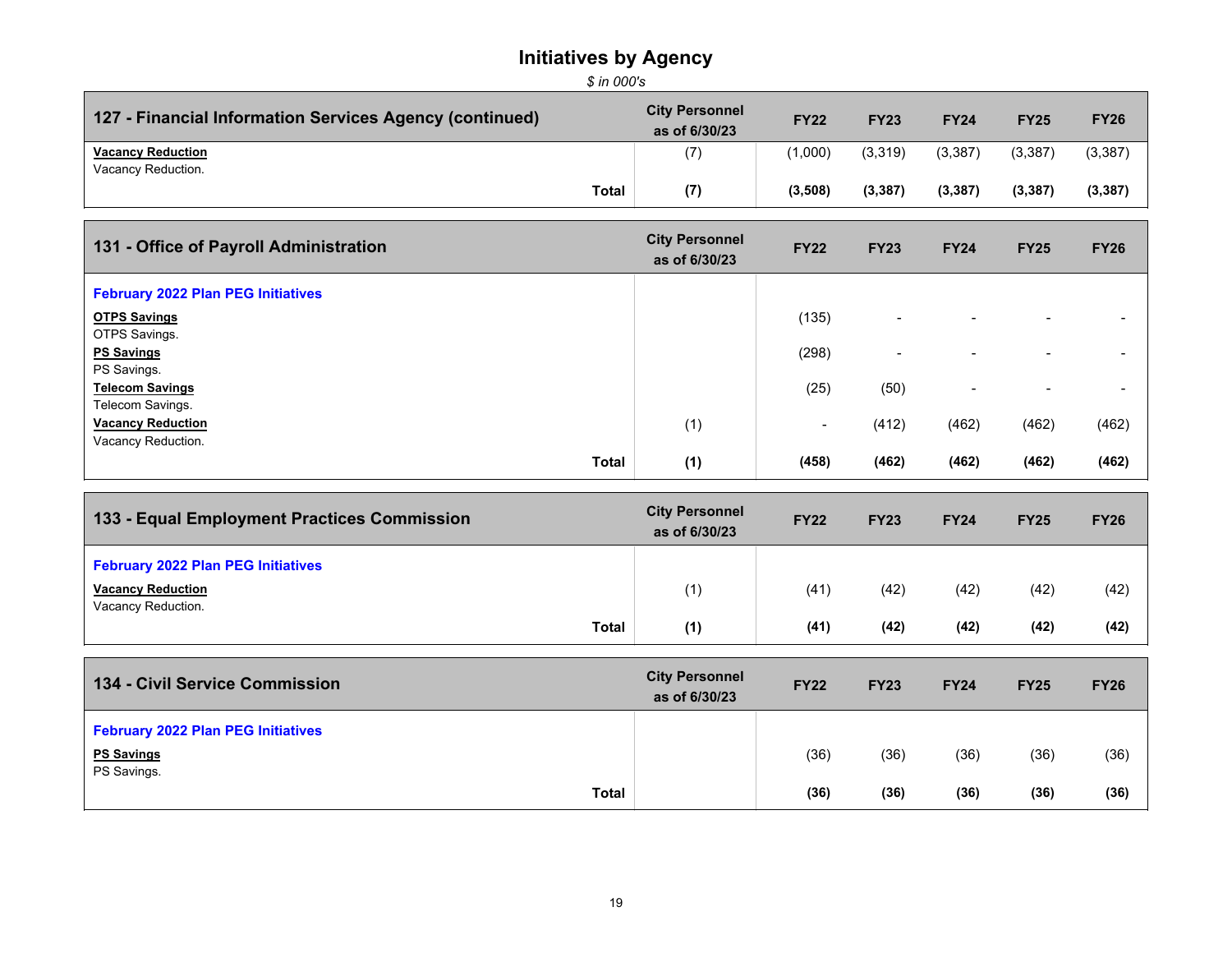| 136 - Landmarks Preservation Commission                                                                          | <b>City Personnel</b><br>as of 6/30/23 | <b>FY22</b> | <b>FY23</b> | <b>FY24</b>              | <b>FY25</b>              | <b>FY26</b> |
|------------------------------------------------------------------------------------------------------------------|----------------------------------------|-------------|-------------|--------------------------|--------------------------|-------------|
| <b>February 2022 Plan PEG Initiatives</b>                                                                        |                                        |             |             |                          |                          |             |
| <b>LPC Permit Revenue</b><br>With strong revenue collections through December, including several large projects, |                                        | (200)       |             | $\overline{\phantom{0}}$ | $\overline{\phantom{0}}$ |             |
| LPC expects to collect additional revenue this fiscal year.                                                      |                                        |             |             |                          |                          |             |
| <b>Vacancy Reduction</b><br>Vacancy Reduction.                                                                   | (6)                                    | (162)       | (323)       | (323)                    | (323)                    | (323)       |
| Total                                                                                                            | (6)                                    | (362)       | (323)       | (323)                    | (323)                    | (323)       |

| 156 - NYC Taxi and Limousine Commission                                                     | <b>City Personnel</b><br>as of 6/30/23 | <b>FY22</b> | <b>FY23</b> | <b>FY24</b> | <b>FY25</b> | <b>FY26</b> |
|---------------------------------------------------------------------------------------------|----------------------------------------|-------------|-------------|-------------|-------------|-------------|
| <b>February 2022 Plan PEG Initiatives</b><br><b>Vacancy Reduction</b><br>Vacancy Reduction. | (25)                                   | (1,627)     | (1,672)     | (1,672)     | (1,672)     | (1,672)     |
| <b>Total</b>                                                                                | (25)                                   | (1,627)     | (1,672)     | (1,672)     | (1,672)     | (1,672)     |

| 226 - Commission on Human Rights               | <b>City Personnel</b><br>as of 6/30/23 | <b>FY22</b> | <b>FY23</b>              | <b>FY24</b>              | <b>FY25</b>              | <b>FY26</b> |
|------------------------------------------------|----------------------------------------|-------------|--------------------------|--------------------------|--------------------------|-------------|
| <b>February 2022 Plan PEG Initiatives</b>      |                                        |             |                          |                          |                          |             |
| <b>PS Savings</b><br>PS Savings.               |                                        | (219)       | $\overline{\phantom{0}}$ | $\overline{\phantom{0}}$ | $\overline{\phantom{0}}$ |             |
| <b>Vacancy Reduction</b><br>Vacancy Reduction. | (18)                                   | (209)       | (486)                    | (486)                    | (486)                    | (486)       |
| <b>Total</b>                                   | (18)                                   | (428)       | (486)                    | (486)                    | (486)                    | (486)       |

| 260 - Department of Youth and Community Development                                    | <b>City Personnel</b><br>as of 6/30/23 | <b>FY22</b> | <b>FY23</b> | <b>FY24</b>              | <b>FY25</b> | <b>FY26</b> |
|----------------------------------------------------------------------------------------|----------------------------------------|-------------|-------------|--------------------------|-------------|-------------|
| <b>February 2022 Plan PEG Initiatives</b>                                              |                                        |             |             |                          |             |             |
| <b>Adult Literacy</b>                                                                  |                                        | $\sim$      | (1.671)     | (1,671)                  | (1,671)     | (1,671)     |
| Unallocated Adult Literacy funding.<br><b>Program Underspending</b>                    |                                        | (12, 536)   |             | $\overline{\phantom{a}}$ |             |             |
| Program underspending in the current year.                                             |                                        |             |             |                          |             |             |
| <b>Unallocated COMPASS Slots</b><br>Funding associated with unallocated COMPASS Slots. |                                        | (9,330)     | (15, 193)   | (15, 193)                | (15, 193)   | (15, 193)   |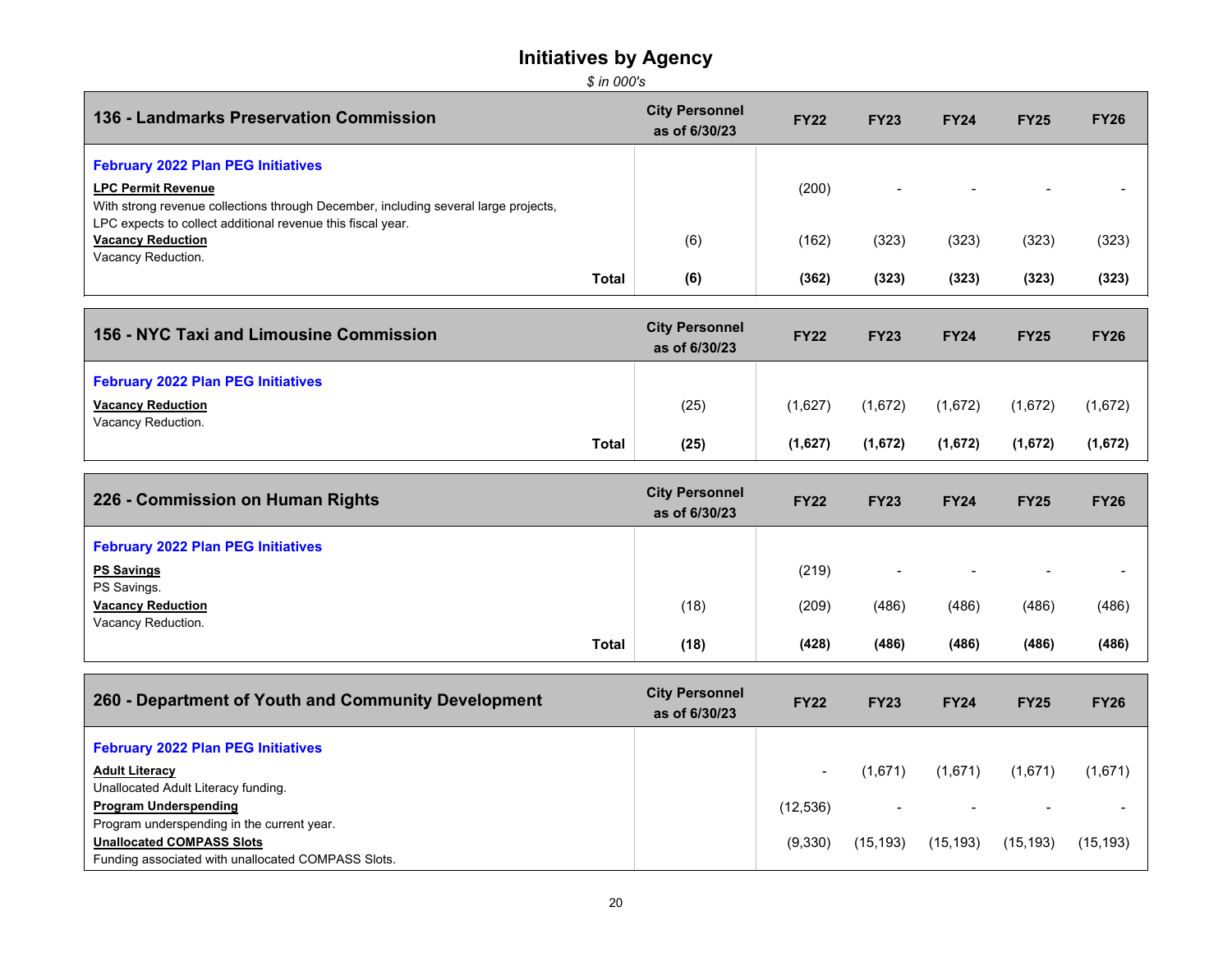| \$ in 000's                                                        |                                        |                |                |             |                |             |  |  |
|--------------------------------------------------------------------|----------------------------------------|----------------|----------------|-------------|----------------|-------------|--|--|
| 260 - Department of Youth and Community Development<br>(continued) | <b>City Personnel</b><br>as of 6/30/23 | <b>FY22</b>    | <b>FY23</b>    | <b>FY24</b> | <b>FY25</b>    | <b>FY26</b> |  |  |
| <b>Vacancy Reduction</b><br>Vacancy Reduction.                     | (20)                                   | ÷              | $\overline{a}$ |             |                |             |  |  |
| <b>Total</b>                                                       | (20)                                   | (21, 866)      | (16, 864)      | (16, 864)   | (16, 864)      | (16, 864)   |  |  |
| 312 - Conflicts of Interest Board                                  | <b>City Personnel</b><br>as of 6/30/23 | <b>FY22</b>    | <b>FY23</b>    | <b>FY24</b> | <b>FY25</b>    | <b>FY26</b> |  |  |
| <b>February 2022 Plan PEG Initiatives</b>                          |                                        |                |                |             |                |             |  |  |
| <b>PS Savings</b><br>PS Savings.                                   |                                        | (109)          | $\blacksquare$ |             | $\blacksquare$ |             |  |  |
| <b>Vacancy Reduction</b><br>Vacancy Reduction.                     | (1)                                    | (21)           | (50)           | (83)        | (83)           | (83)        |  |  |
| <b>Total</b>                                                       | (1)                                    | (130)          | (50)           | (83)        | (83)           | (83)        |  |  |
| 313 - Office of Collective Bargaining                              | <b>City Personnel</b><br>as of 6/30/23 | <b>FY22</b>    | <b>FY23</b>    | <b>FY24</b> | <b>FY25</b>    | <b>FY26</b> |  |  |
| <b>February 2022 Plan PEG Initiatives</b>                          |                                        |                |                |             |                |             |  |  |
| <b>PS Savings</b><br>PS Savings.                                   |                                        | (69)           | (69)           | (69)        | (69)           | (69)        |  |  |
| <b>Total</b>                                                       |                                        | (69)           | (69)           | (69)        | (69)           | (69)        |  |  |
| 781 - Department of Probation                                      | <b>City Personnel</b><br>as of 6/30/23 | <b>FY22</b>    | <b>FY23</b>    | <b>FY24</b> | <b>FY25</b>    | <b>FY26</b> |  |  |
| <b>February 2022 Plan PEG Initiatives</b>                          |                                        |                |                |             |                |             |  |  |
| <b>NeON Sports Revenue Savings</b><br>NeON Sports revenue savings. |                                        |                | (520)          |             |                |             |  |  |
| <b>PS Savings</b>                                                  |                                        | $\blacksquare$ | (248)          | (2, 230)    | (2, 230)       | (2, 230)    |  |  |
| PS savings.<br><b>Vacancy Reduction</b><br>Vacancy Reduction.      | (42)                                   | (2,985)        | (2, 243)       | (780)       | (780)          | (780)       |  |  |
| <b>Total</b>                                                       | (42)                                   | (2,985)        | (3,011)        | (3,010)     | (3,010)        | (3,010)     |  |  |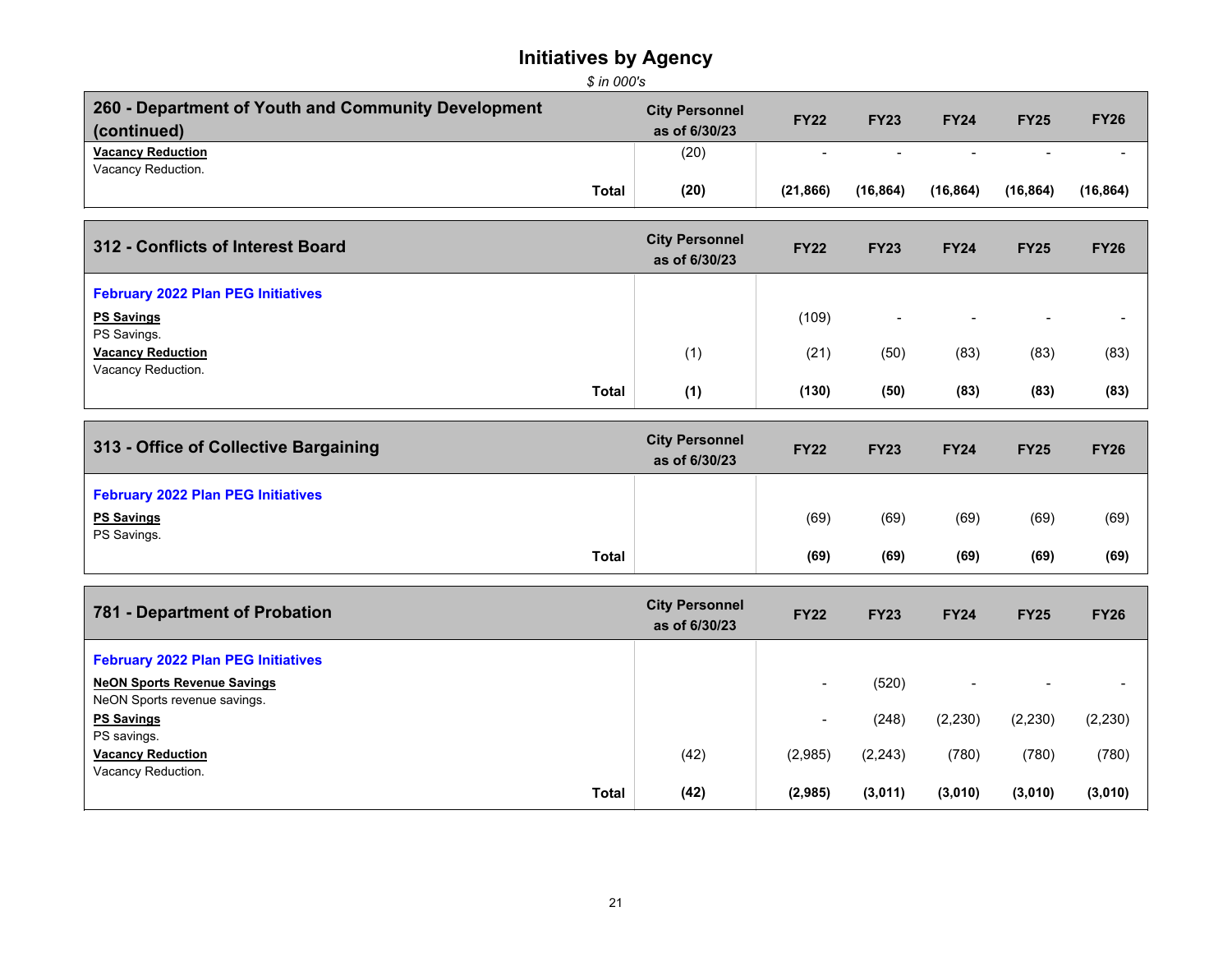*\$ in 000's*

| 801 - Department of Small Business Services                                        | <b>City Personnel</b><br>as of 6/30/23 | <b>FY22</b> | <b>FY23</b> | <b>FY24</b> | <b>FY25</b> | <b>FY26</b> |
|------------------------------------------------------------------------------------|----------------------------------------|-------------|-------------|-------------|-------------|-------------|
| <b>February 2022 Plan PEG Initiatives</b>                                          |                                        |             |             |             |             |             |
| <b>Construction Safety</b>                                                         |                                        | (1,500)     |             |             |             |             |
| Construction Safety program re-estimates.                                          |                                        |             |             |             |             |             |
| <b>CUNY 2x Tech</b>                                                                |                                        | (140)       |             |             |             |             |
| CUNY 2X Tech program re-estimates.                                                 |                                        |             |             |             |             |             |
| <b>CUNY Training Program</b>                                                       |                                        | (128)       |             |             |             |             |
| CUNY Training program re-estimates.                                                |                                        |             |             |             |             |             |
| <b>EDC Business Attraction</b>                                                     |                                        | (500)       | (500)       | (500)       | (500)       | (500)       |
| Reduction in funding for EDC's Business Attraction and Development program.        |                                        |             |             |             |             |             |
| <b>EDC Ferry Integration Study</b>                                                 |                                        | (1,000)     |             |             |             |             |
| Reduction in funding for EDC's Ferry Integration Study.                            |                                        |             |             |             |             |             |
| <b>Faith Center</b>                                                                |                                        | (41)        |             |             |             |             |
| Faith Center program re-estimates.                                                 |                                        |             |             |             |             |             |
| <b>Indirect Cost Rate</b>                                                          |                                        | (495)       | (622)       | (622)       | (622)       | (622)       |
| Indirect Cost Rate re-estimates.                                                   |                                        |             |             |             |             |             |
| <b>Legacy Business Support</b>                                                     |                                        | (126)       |             |             |             |             |
| Legacy Business Support program re-estimates.                                      |                                        |             |             |             |             |             |
| <b>MOER JumpStart</b>                                                              |                                        | (124)       | (126)       | (126)       | (126)       | (126)       |
| Mayor's Office of Environmental Remediation (MOER) JumpStart program               |                                        |             |             |             |             |             |
| re-estimates.                                                                      |                                        |             |             |             |             |             |
| <b>TGI Operations OTPS Savings</b>                                                 |                                        | (230)       | (110)       | (110)       | (110)       | (110)       |
| Trust for Governors Island (TGI) re-estimates due to lower than expected costs for |                                        |             |             |             |             |             |
| security and ferry services.<br><b>Vacancy Reduction</b>                           | (17)                                   | (149)       | (727)       | (713)       | (647)       | (647)       |
| Vacancy Reduction.                                                                 |                                        |             |             |             |             |             |
| <b>Waterfront Permits</b>                                                          |                                        | (150)       |             |             |             |             |
| Waterfront Permits program re-estimates.                                           |                                        |             |             |             |             |             |
|                                                                                    |                                        |             |             |             |             |             |
| <b>Total</b>                                                                       | (17)                                   | (4, 583)    | (2,085)     | (2,071)     | (2,005)     | (2,005)     |

| 806 - Housing Preservation and Development                                                                                                                                                                                               | <b>City Personnel</b><br>as of 6/30/23 | <b>FY22</b> | <b>FY23</b>                        | <b>FY24</b>                       | <b>FY25</b> | <b>FY26</b> |
|------------------------------------------------------------------------------------------------------------------------------------------------------------------------------------------------------------------------------------------|----------------------------------------|-------------|------------------------------------|-----------------------------------|-------------|-------------|
| <b>February 2022 Plan PEG Initiatives</b><br><b>Admin Cost Reduction</b><br>Reduction of admin cost for staff.<br><b>Demolition Payment Revenue</b><br>Revenue from re-payments for demolitions performed at privately owned properties. |                                        | (853)       | $\sim$<br>$\overline{\phantom{a}}$ | (146)<br>$\overline{\phantom{0}}$ | (146)       | (146)       |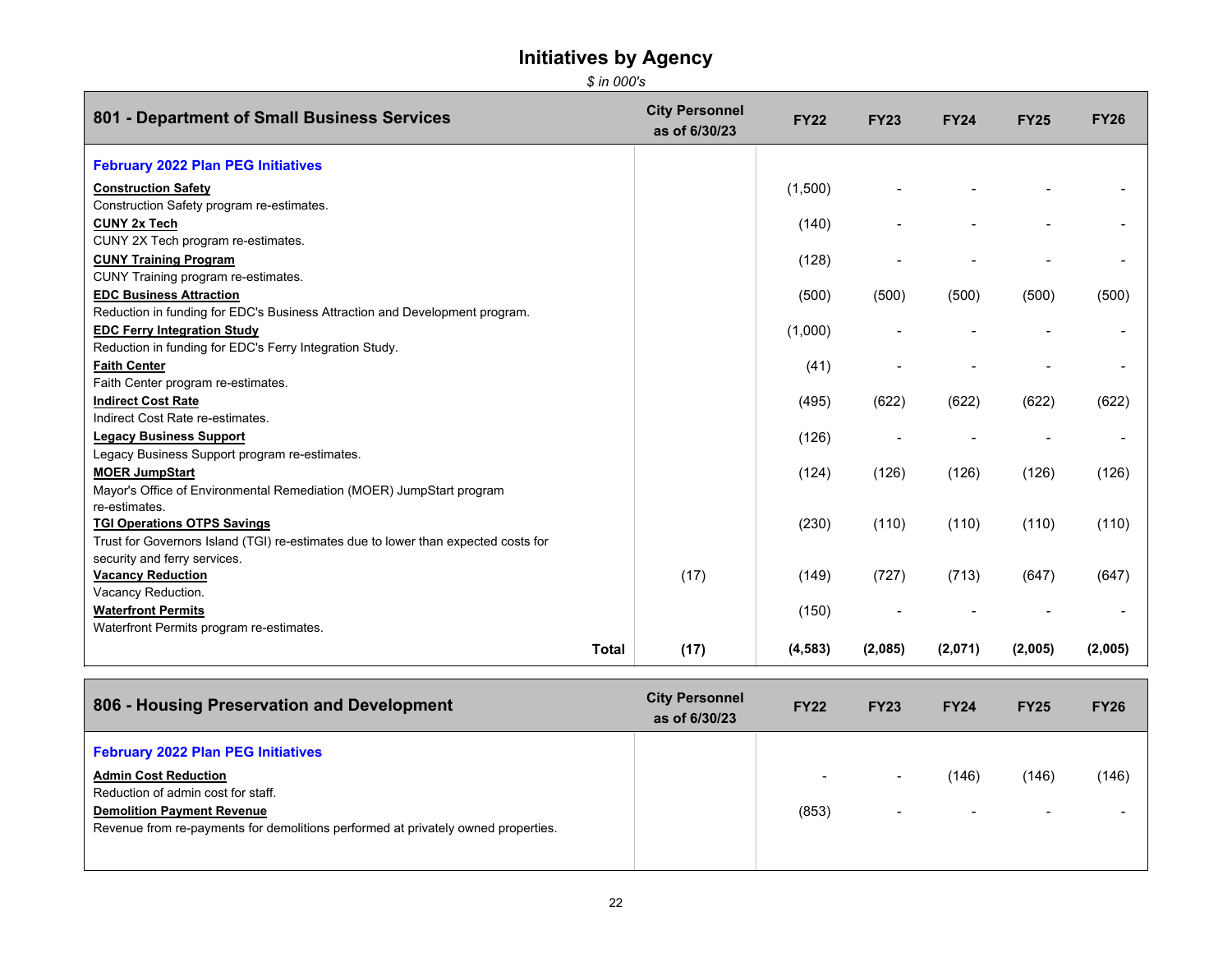*\$ in 000's*

| 806 - Housing Preservation and Development (continued)                          | <b>City Personnel</b><br>as of 6/30/23 | <b>FY22</b> | <b>FY23</b> | <b>FY24</b> | <b>FY25</b> | <b>FY26</b> |
|---------------------------------------------------------------------------------|----------------------------------------|-------------|-------------|-------------|-------------|-------------|
| <b>Dismissal Fee Revenue</b>                                                    |                                        | (371)       |             |             |             |             |
| Additional revenue from dismissal request fees.                                 |                                        |             |             |             |             |             |
| <b>DNP Reallocation Savings</b>                                                 |                                        |             | $\sim$      | (1,561)     | (1,561)     | (1,561)     |
| Reallocate Community Development Block Grant funding to support the Division of |                                        |             |             |             |             |             |
| Neighborhood Preservation staff.                                                |                                        |             |             |             |             |             |
| <b>Negotiated Sales Revenue</b>                                                 |                                        | (2,687)     |             |             |             |             |
| Additional revenue from the sale of City-owned property.                        |                                        |             |             |             |             |             |
| <b>NYC15 Reallocation</b>                                                       |                                        |             | (3,678)     |             |             |             |
| Battery Park City Authority Housing Trust funds for the NYC15 program.          |                                        |             |             |             |             |             |
| <b>NYCHA Vacant Unit Readiness</b>                                              |                                        | (31, 172)   |             |             |             |             |
| Reduction in funding for the Vacant Unit Readiness Program.                     |                                        |             |             |             |             |             |
| <b>Vacancy Reduction</b>                                                        | (28)                                   |             | (1,028)     | (1,484)     | (1, 411)    | (1, 411)    |
| Vacancy Reduction.                                                              |                                        |             |             |             |             |             |
| Total                                                                           | (28)                                   | (35,083)    | (4,705)     | (3, 191)    | (3, 118)    | (3, 118)    |

| 810 - Department of Buildings                                         | <b>City Personnel</b><br>as of 6/30/23 | <b>FY22</b> | <b>FY23</b> | <b>FY24</b> | <b>FY25</b> | <b>FY26</b> |
|-----------------------------------------------------------------------|----------------------------------------|-------------|-------------|-------------|-------------|-------------|
| <b>February 2022 Plan PEG Initiatives</b><br><b>Vacancy Reduction</b> | (81)                                   | (6,789)     | (6, 532)    | (6,278)     | (6, 204)    | (6, 204)    |
| Vacancy Reduction.<br>Total                                           | (81)                                   | (6, 789)    | (6, 532)    | (6, 278)    | (6, 204)    | (6, 204)    |

| 820 - Office of Administrative Trials and Hearings | <b>City Personnel</b><br>as of 6/30/23 | <b>FY22</b> | <b>FY23</b> | <b>FY24</b> | <b>FY25</b> | <b>FY26</b> |
|----------------------------------------------------|----------------------------------------|-------------|-------------|-------------|-------------|-------------|
| <b>February 2022 Plan PEG Initiatives</b>          |                                        |             |             |             |             |             |
| <b>PS Savings</b><br>PS Savings.                   |                                        | (1,226)     | (1, 107)    | (1, 107)    | (1,107)     | (1, 107)    |
| <b>Vacancy Reduction</b><br>Vacancy Reduction.     | (18)                                   | (494)       | (989)       | (989)       | (989)       | (989)       |
| <b>Total</b>                                       | (18)                                   | (1,720)     | (2,096)     | (2,096)     | (2,096)     | (2,096)     |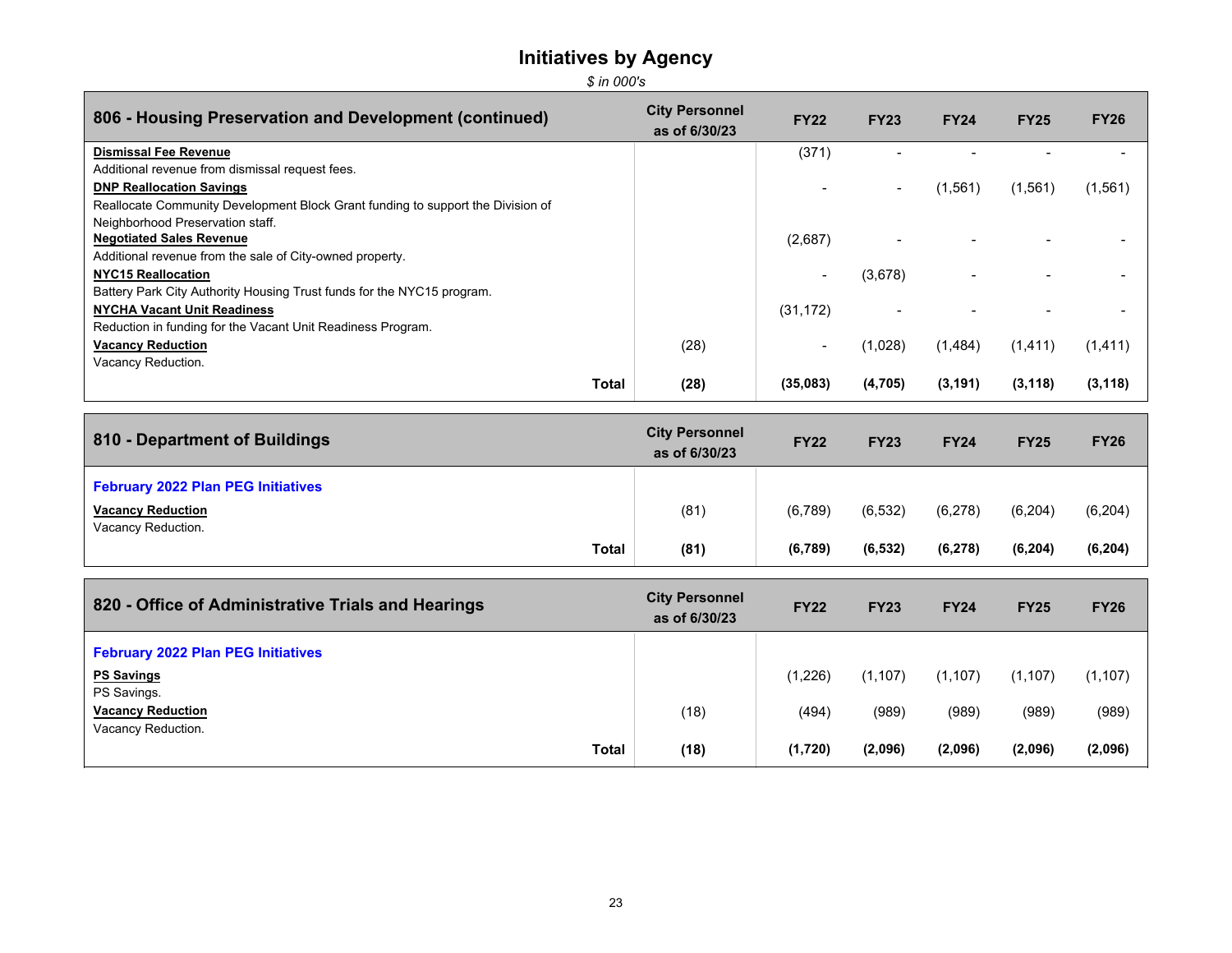| 826 - Department of Environmental Protection                                             | <b>City Personnel</b><br>as of 6/30/23 | <b>FY22</b> | <b>FY23</b> | <b>FY24</b> | <b>FY25</b> | <b>FY26</b> |
|------------------------------------------------------------------------------------------|----------------------------------------|-------------|-------------|-------------|-------------|-------------|
| <b>February 2022 Plan PEG Initiatives</b>                                                |                                        |             |             |             |             |             |
| <b>Landfill Maintenance Savings</b>                                                      |                                        | (185)       | (200)       | (200)       | (200)       | (200)       |
| Operations and maintenance savings at the Pennsylvania and Fountain Avenue<br>landfills. |                                        |             |             |             |             |             |
| <b>Vacancy Reduction</b>                                                                 | (18)                                   | (365)       | (700)       | (700)       | (700)       | (700)       |
| Vacancy Reduction.                                                                       |                                        |             |             |             |             |             |
| <b>Water Bottle Filler Program</b>                                                       |                                        | (160)       | (100)       | (100)       | (100)       | (100)       |
| Savings due to program re-estimates.                                                     |                                        |             |             |             |             |             |
| <b>Total</b>                                                                             | (18)                                   | (710)       | (1,000)     | (1,000)     | (1,000)     | (1,000)     |

| 827 - Department of Sanitation                                                        | <b>City Personnel</b><br>as of 6/30/23 | <b>FY22</b> | <b>FY23</b> | <b>FY24</b> | <b>FY25</b> | <b>FY26</b> |
|---------------------------------------------------------------------------------------|----------------------------------------|-------------|-------------|-------------|-------------|-------------|
| <b>February 2022 Plan PEG Initiatives</b>                                             |                                        |             |             |             |             |             |
| <b>Driving Training Adjustment</b>                                                    |                                        |             | (1,300)     | (1,300)     | (1,300)     | (1,300)     |
| Adjust frequency of driving courses that have not been effective.                     |                                        |             |             |             |             |             |
| <b>Garage Utility Reduction</b>                                                       | $(107)$ U                              | (4, 466)    | (5,026)     | (5,265)     | (5, 486)    | (9, 854)    |
| Reduction to garage utility staffing through attrition.                               |                                        |             |             |             |             |             |
| <b>Landfill Re-estimate</b>                                                           |                                        | (5,630)     | (5,000)     |             |             |             |
| Closure and post-closure care costs at Fresh Kills Landfill are projected to be lower |                                        |             |             |             |             |             |
| than previously budgeted.                                                             |                                        |             |             |             |             |             |
| <b>Organics Program Expansion</b>                                                     | $(161)$ U                              | (9, 413)    | (18, 204)   | (21, 436)   | (21, 331)   | (21, 134)   |
| Suspension in expansion of the organics program. Current services will continue to    |                                        |             |             |             |             |             |
| operate.                                                                              |                                        |             |             |             |             |             |
| <b>Prior Year State Revenue</b>                                                       |                                        | (698)       |             |             |             |             |
| Recognition of prior year State revenue.                                              |                                        |             |             |             |             |             |
| <b>Reusable Bag Fee</b>                                                               |                                        | (690)       |             |             |             |             |
| Recognition of fee revenue to purchase and distribute reusable bags.                  |                                        |             |             |             |             |             |
| <b>Splinter Group Reduction</b>                                                       | $(37)$ U                               | (1,580)     | (2,710)     | (2,765)     | (2,817)     | (3,900)     |
| Reduction in uniformed staff assigned to administrative and support roles through     |                                        |             |             |             |             |             |
| attrition.                                                                            |                                        |             |             |             |             |             |
| <b>Vacancy Reduction</b>                                                              | $(188)$ C                              | (15, 541)   | (15, 541)   | (15, 541)   | (15, 541)   | (15, 541)   |
| Vacancy Reduction.                                                                    |                                        |             |             |             |             |             |
| <b>Total</b>                                                                          | $(305)$ U                              | (38,017)    | (47, 781)   | (46, 307)   | (46, 476)   | (51, 729)   |
|                                                                                       | $(188)$ C                              |             |             |             |             |             |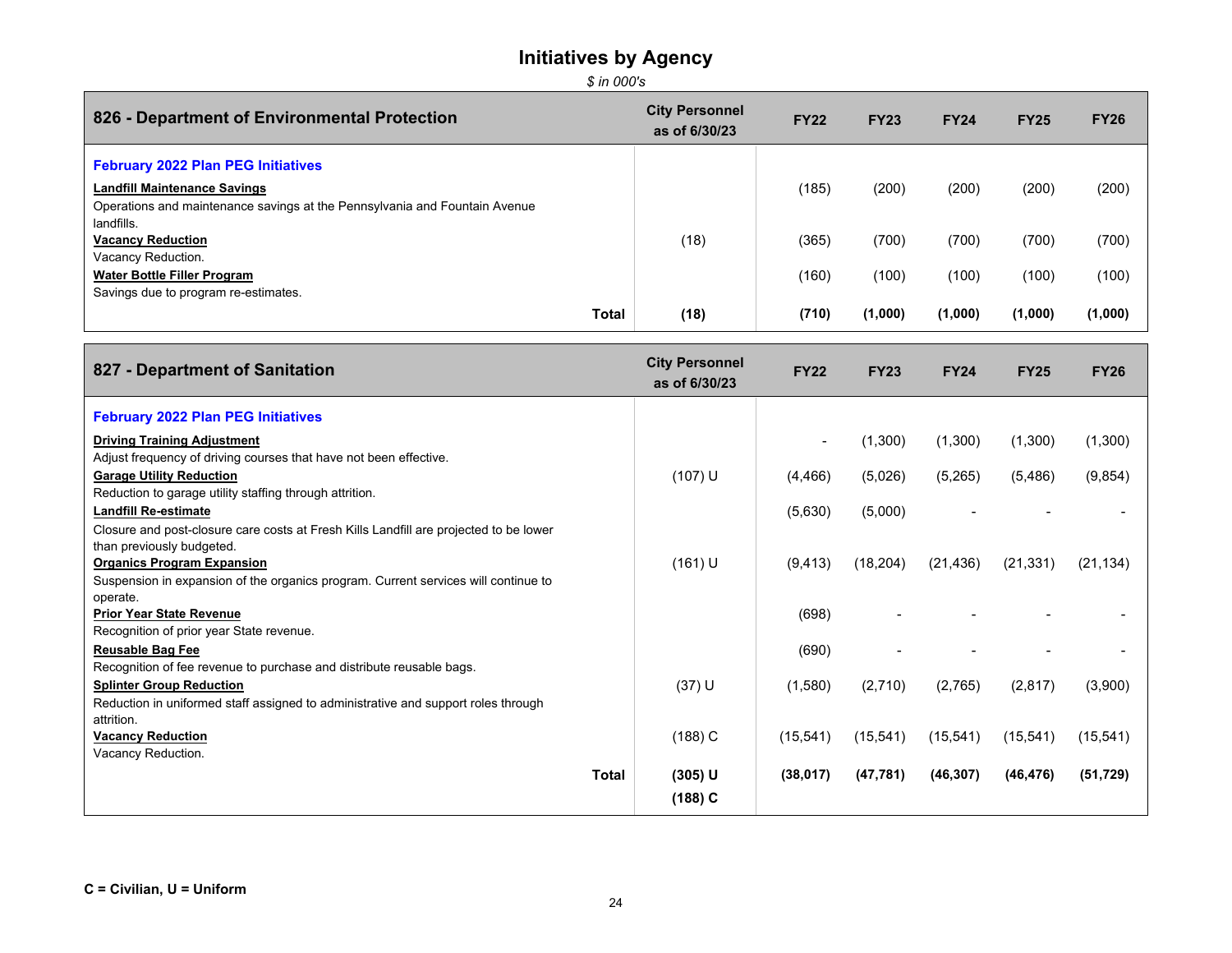| 829 - Business Integrity Commission                   | <b>City Personnel</b><br>as of 6/30/23 | <b>FY22</b> | <b>FY23</b>              | <b>FY24</b> | <b>FY25</b> | <b>FY26</b> |
|-------------------------------------------------------|----------------------------------------|-------------|--------------------------|-------------|-------------|-------------|
| <b>February 2022 Plan PEG Initiatives</b>             |                                        |             |                          |             |             |             |
| <b>OTPS Re-Estimate</b>                               |                                        | (55)        | (120)                    | (122)       | (122)       | (122)       |
| Less than anticipated spending in various OTPS areas. |                                        |             |                          |             |             |             |
| <b>PS Savings</b><br>PS Savings.                      |                                        | (116)       | $\overline{\phantom{0}}$ |             |             |             |
| <b>Vacancy Reduction</b>                              | (3)                                    | (101)       | (168)                    | (168)       | (168)       | (168)       |
| Vacancy Reduction.                                    |                                        |             |                          |             |             |             |
| <b>Total</b>                                          | (3)                                    | (272)       | (288)                    | (290)       | (290)       | (290)       |

| 836 - Department of Finance                                                         | <b>City Personnel</b><br>as of 6/30/23 | <b>FY22</b>              | <b>FY23</b> | <b>FY24</b> | <b>FY25</b> | <b>FY26</b> |
|-------------------------------------------------------------------------------------|----------------------------------------|--------------------------|-------------|-------------|-------------|-------------|
| <b>February 2022 Plan PEG Initiatives</b>                                           |                                        |                          |             |             |             |             |
| <b>Lease Savings - IC</b>                                                           |                                        | (2,000)                  |             |             |             |             |
| Lease Savings - IC.                                                                 |                                        |                          |             |             |             |             |
| <b>Lease Savings</b>                                                                |                                        | (3,000)                  |             |             |             |             |
| Lease Savings.                                                                      |                                        |                          |             |             |             |             |
| <b>Revocable Consents</b>                                                           |                                        | $\overline{\phantom{0}}$ | (8,996)     | (8,996)     | (8,996)     | (8,996)     |
| Revenue from valuation of revocable consents property owned by utility companies in |                                        |                          |             |             |             |             |
| public access areas.                                                                |                                        |                          |             |             |             |             |
| <b>Vacancy Reduction - IC</b>                                                       | (1)                                    |                          |             |             |             |             |
| Vacancy Reduction - IC.                                                             |                                        |                          |             |             |             |             |
| <b>Vacancy Reduction</b>                                                            | (166)                                  | (5, 189)                 | (1,322)     | (1,322)     | (1, 322)    | (1, 322)    |
| Vacancy Reduction.                                                                  |                                        |                          |             |             |             |             |
| <b>Total</b>                                                                        | (167)                                  | (10, 189)                | (10, 318)   | (10, 318)   | (10, 318)   | (10, 318)   |

| 841 - Department of Transportation                                                                        | <b>City Personnel</b><br>as of 6/30/23 | <b>FY22</b> | <b>FY23</b>    | <b>FY24</b>              | <b>FY25</b> | <b>FY26</b> |
|-----------------------------------------------------------------------------------------------------------|----------------------------------------|-------------|----------------|--------------------------|-------------|-------------|
| <b>February 2022 Plan PEG Initiatives</b>                                                                 |                                        |             |                |                          |             |             |
| <b>Contract Efficiency</b><br>Consolidating existing enforcement camera contracts.                        |                                        |             | $\blacksquare$ | (17, 150)                | (17, 150)   | (17, 150)   |
| <b>Speed Camera Revenue</b><br>Increase in speed camera violations has generated additional fine revenue. |                                        | (4,500)     | (4,500)        | $\overline{\phantom{a}}$ | ۰           |             |
| <b>Staten Island Ferry Funding Swap</b><br>Offset eligible city expenditures with Federal stimulus.       |                                        | (28,074)    | (14, 227)      | (191)                    | (162)       |             |
|                                                                                                           |                                        |             |                |                          |             |             |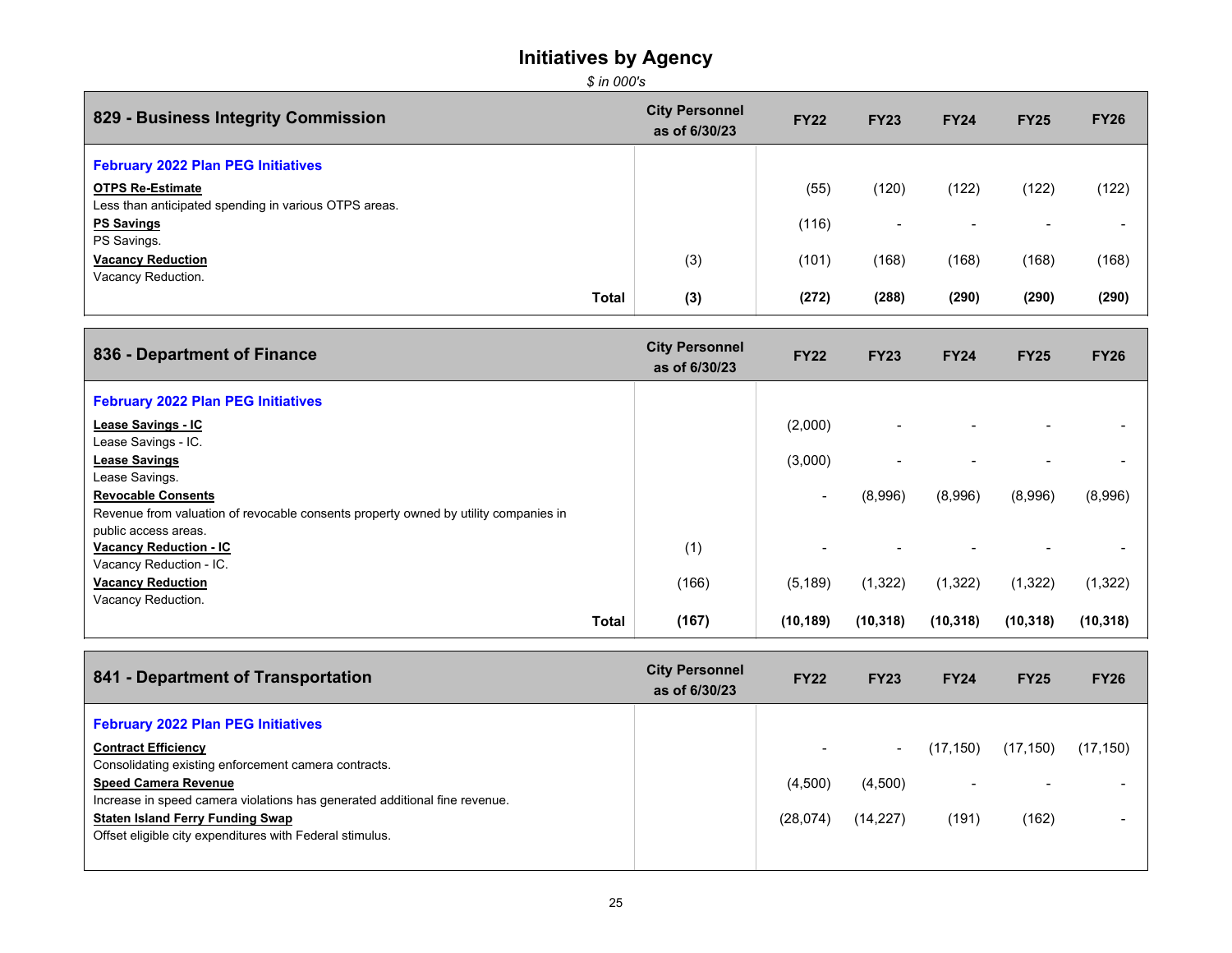| \$ in 000's                                                                                                             |                                        |             |             |             |             |             |
|-------------------------------------------------------------------------------------------------------------------------|----------------------------------------|-------------|-------------|-------------|-------------|-------------|
| 841 - Department of Transportation (continued)                                                                          | <b>City Personnel</b><br>as of 6/30/23 | <b>FY22</b> | <b>FY23</b> | <b>FY24</b> | <b>FY25</b> | <b>FY26</b> |
| <b>Vacancy Reduction</b><br>Vacancy Reduction.                                                                          | (159)                                  | (7,950)     | (7,950)     | (7,950)     | (7,950)     | (7,950)     |
| <b>Total</b>                                                                                                            | (159)                                  | (40, 524)   | (26, 677)   | (25, 291)   | (25, 262)   | (25, 100)   |
| 846 - Department of Parks and Recreation                                                                                | <b>City Personnel</b><br>as of 6/30/23 | <b>FY22</b> | <b>FY23</b> | <b>FY24</b> | <b>FY25</b> | <b>FY26</b> |
| <b>February 2022 Plan PEG Initiatives</b>                                                                               |                                        |             |             |             |             |             |
| <b>Vacancy Reduction</b><br>Vacancy Reduction.                                                                          | (250)                                  | (8,080)     | (13, 150)   | (13, 150)   | (13, 150)   | (13, 150)   |
| <b>Total</b>                                                                                                            | (250)                                  | (8,080)     | (13, 150)   | (13, 150)   | (13, 150)   | (13, 150)   |
| 850 - Department of Design and Construction                                                                             | <b>City Personnel</b><br>as of 6/30/23 | <b>FY22</b> | <b>FY23</b> | <b>FY24</b> | <b>FY25</b> | <b>FY26</b> |
| <b>February 2022 Plan PEG Initiatives</b>                                                                               |                                        |             |             |             |             |             |
| <b>Borough Based Jails Capitally Eligible Costs</b><br>Savings related to capitally eligible Borough Based Jails costs. |                                        | (1,650)     |             |             |             |             |
| <b>Vacancy Reduction</b><br>Vacancy Reduction.                                                                          | (5)                                    | (207)       | (207)       | (207)       | (207)       | (207)       |
| <b>Total</b>                                                                                                            | (5)                                    | (1, 857)    | (207)       | (207)       | (207)       | (207)       |
| 856 - Department of Citywide Administrative Services                                                                    | <b>City Personnel</b><br>as of 6/30/23 | <b>FY22</b> | <b>FY23</b> | <b>FY24</b> | <b>FY25</b> | <b>FY26</b> |

| <b>February 2022 Plan PEG Initiatives</b>                             |       |           |                          |           |           |           |
|-----------------------------------------------------------------------|-------|-----------|--------------------------|-----------|-----------|-----------|
| <b>Auto Auction Revenue</b>                                           |       | (1,000)   | $\overline{\phantom{0}}$ |           |           |           |
| Additional revenue from the sale of relinguished City-owned vehicles. |       |           |                          |           |           |           |
| <b>Lease Savings</b>                                                  |       | $\,$      | (1,290)                  | (1,290)   | (1,290)   | (1, 290)  |
| Lease Savings.                                                        |       |           |                          |           |           |           |
| <b>OTPS Re-estimates</b>                                              |       | (3,920)   | (814)                    | (814)     | (814)     | (814)     |
| <b>OTPS Re-estimates.</b>                                             |       |           |                          |           |           |           |
| <b>Vacancy Reduction</b>                                              | (140) | (6,677)   | (9,667)                  | (9,667)   | (9,667)   | (9,667)   |
| Vacancy Reduction.                                                    |       |           |                          |           |           |           |
| Total                                                                 | (140) | (11, 597) | (11, 771)                | (11, 771) | (11, 771) | (11, 771) |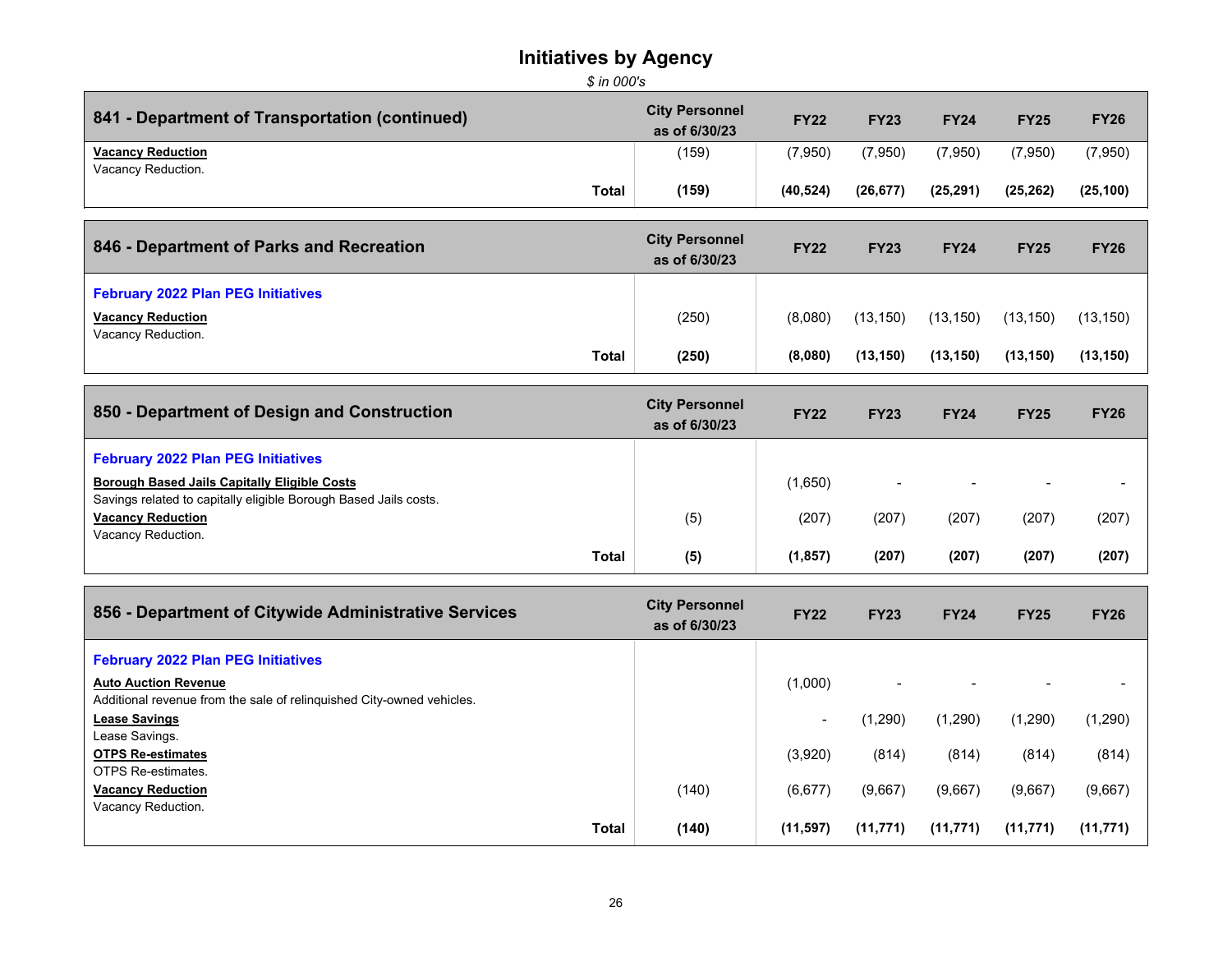*\$ in 000's*

| 858 - Department of Information Technology and Telecom.                                                                                 | <b>City Personnel</b><br>as of 6/30/23 | <b>FY22</b> | <b>FY23</b> | <b>FY24</b> | <b>FY25</b> | <b>FY26</b> |
|-----------------------------------------------------------------------------------------------------------------------------------------|----------------------------------------|-------------|-------------|-------------|-------------|-------------|
| <b>February 2022 Plan PEG Initiatives</b>                                                                                               |                                        |             |             |             |             |             |
| Decommissioned NYCWIN network maintenance cost savings<br>Maintenance funding no longer required due to decommissioning of the network. |                                        | (8,349)     | (9,816)     | (9,816)     | (9,816)     | (9,816)     |
| <b>Vacancy Reduction</b><br>Vacancy Reduction.                                                                                          | (127)                                  | (9,790)     | (7, 325)    | (7, 325)    | (7, 325)    | (7, 325)    |
| Total                                                                                                                                   | (127)                                  | (18, 139)   | (17, 141)   | (17, 141)   | (17, 141)   | (17, 141)   |

| 860 - Department of Records and Information Services                                                              | <b>City Personnel</b><br>as of 6/30/23 | <b>FY22</b> | <b>FY23</b> | <b>FY24</b>              | <b>FY25</b> | <b>FY26</b> |
|-------------------------------------------------------------------------------------------------------------------|----------------------------------------|-------------|-------------|--------------------------|-------------|-------------|
| <b>February 2022 Plan PEG Initiatives</b><br><b>Electronic Management Records System</b>                          |                                        | (499)       | (488)       | $\overline{\phantom{a}}$ |             |             |
| Lower than expected costs related to Electronic Management Records System<br>program.<br><b>Vacancy Reduction</b> | (5)                                    | -           | $\sim$      | $\overline{\phantom{a}}$ | -           |             |
| Vacancy Reduction.<br><b>Total</b>                                                                                | (5)                                    | (499)       | (488)       | $\blacksquare$           |             |             |

┓

| 866 - Department of Consumer and Worker Protection    | <b>City Personnel</b><br>as of 6/30/23 | <b>FY22</b>              | <b>FY23</b> | <b>FY24</b>              | <b>FY25</b>              | <b>FY26</b> |
|-------------------------------------------------------|----------------------------------------|--------------------------|-------------|--------------------------|--------------------------|-------------|
| <b>February 2022 Plan PEG Initiatives</b>             |                                        |                          |             |                          |                          |             |
| <b>OTPS Re-Estimate</b>                               |                                        | $\overline{\phantom{0}}$ | (501)       | (501)                    | (501)                    | (501)       |
| Less than anticipated spending in various OTPS areas. |                                        |                          |             |                          |                          |             |
| <b>PS Savings</b>                                     |                                        | (908)                    | (542)       | $\overline{\phantom{a}}$ | $\overline{\phantom{0}}$ |             |
| PS Savings.                                           |                                        |                          |             |                          |                          |             |
| <b>Vacancy Reduction</b>                              | (26)                                   | (315)                    | (315)       | (822)                    | (822)                    | (822)       |
| Vacancy Reduction.                                    |                                        |                          |             |                          |                          |             |
| Total                                                 | (26)                                   | (1, 223)                 | (1, 359)    | (1, 323)                 | (1, 323)                 | (1, 323)    |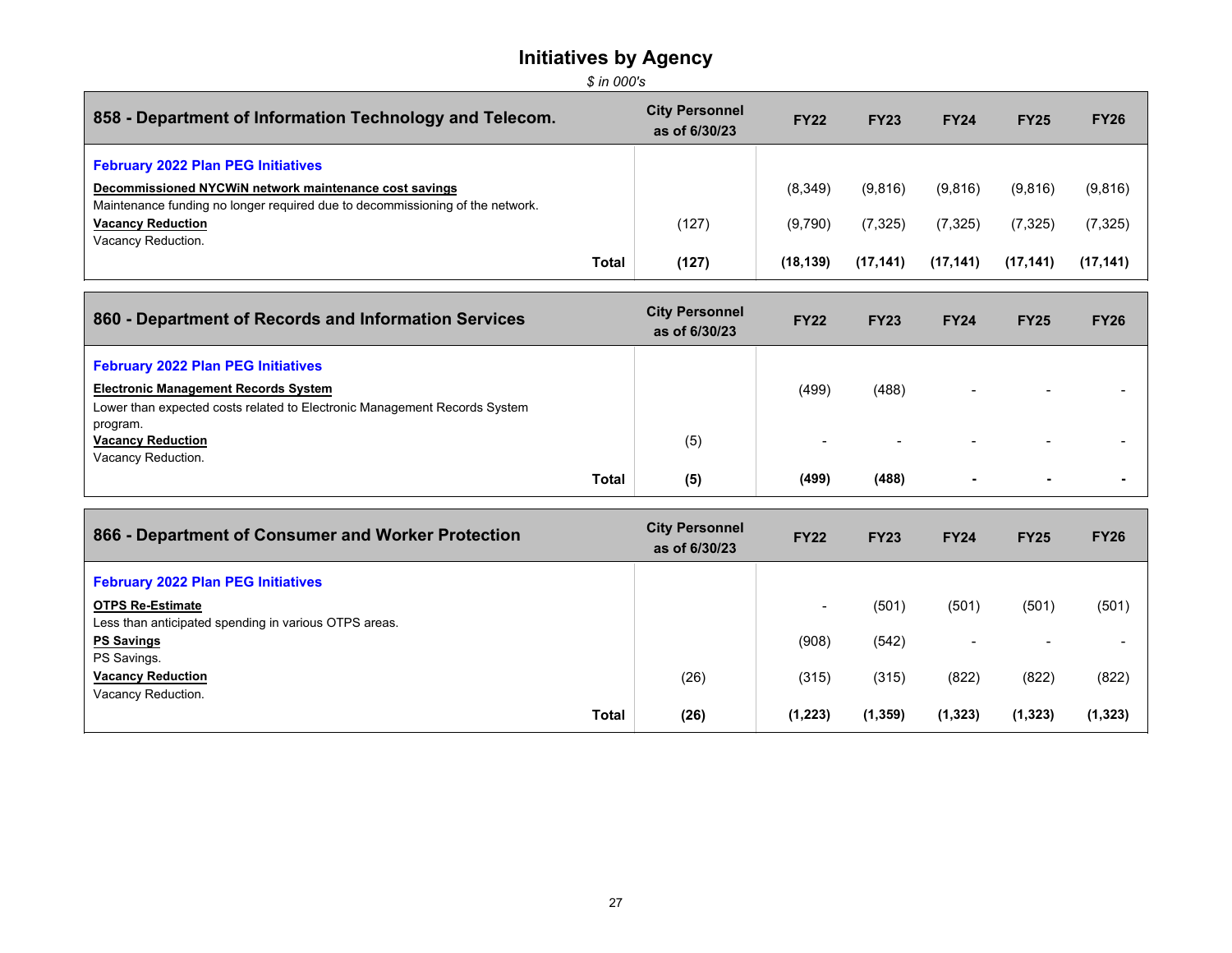| as of 6/30/23 | <b>FY22</b> | <b>FY23</b> | <b>FY24</b> | <b>FY25</b> | <b>FY26</b> |
|---------------|-------------|-------------|-------------|-------------|-------------|
|               |             |             |             |             |             |
|               | (38)        | $\sim$      | $\sim$      | $\sim$      |             |
|               |             |             |             |             |             |
|               |             | (38)        | $\sim$      | $\sim$      | $\sim$      |

| 942 - Public Administrator - Bronx        | <b>City Personnel</b><br>as of 6/30/23 | <b>FY22</b> | <b>FY23</b> | <b>FY24</b>              | <b>FY25</b>              | <b>FY26</b> |
|-------------------------------------------|----------------------------------------|-------------|-------------|--------------------------|--------------------------|-------------|
| <b>February 2022 Plan PEG Initiatives</b> |                                        |             |             |                          |                          |             |
| <b>PS Savings</b>                         |                                        | (23)        | $\sim$      | $\overline{\phantom{0}}$ | $\overline{\phantom{a}}$ |             |
| PS Savings.<br><b>Total</b>               |                                        | (23)        | $\sim$      | $\sim$                   |                          |             |

| 943 - Public Administrator - Brooklyn     | <b>City Personnel</b><br>as of 6/30/23 | <b>FY22</b> | <b>FY23</b> | <b>FY24</b> | <b>FY25</b> | <b>FY26</b> |
|-------------------------------------------|----------------------------------------|-------------|-------------|-------------|-------------|-------------|
| <b>February 2022 Plan PEG Initiatives</b> |                                        |             |             |             |             |             |
| <b>PS Savings</b>                         |                                        | (28)        | $\sim$      | $\sim$      | $\sim$      | -           |
| PS Savings.<br><b>Total</b>               |                                        | (28)        | $\sim$      | $\sim$      | $\sim$      |             |

| 944 - Public Administrator - Queens       | <b>City Personnel</b><br>as of 6/30/23 | <b>FY22</b> | <b>FY23</b> | <b>FY24</b> | <b>FY25</b>              | <b>FY26</b> |
|-------------------------------------------|----------------------------------------|-------------|-------------|-------------|--------------------------|-------------|
| <b>February 2022 Plan PEG Initiatives</b> |                                        |             |             |             |                          |             |
| <b>PS Savings</b>                         |                                        | (20)        | $\sim$      | $\sim$      | $\overline{\phantom{a}}$ |             |
| PS Savings.<br><b>Total</b>               |                                        | (20)        |             | ж.          | . .                      |             |